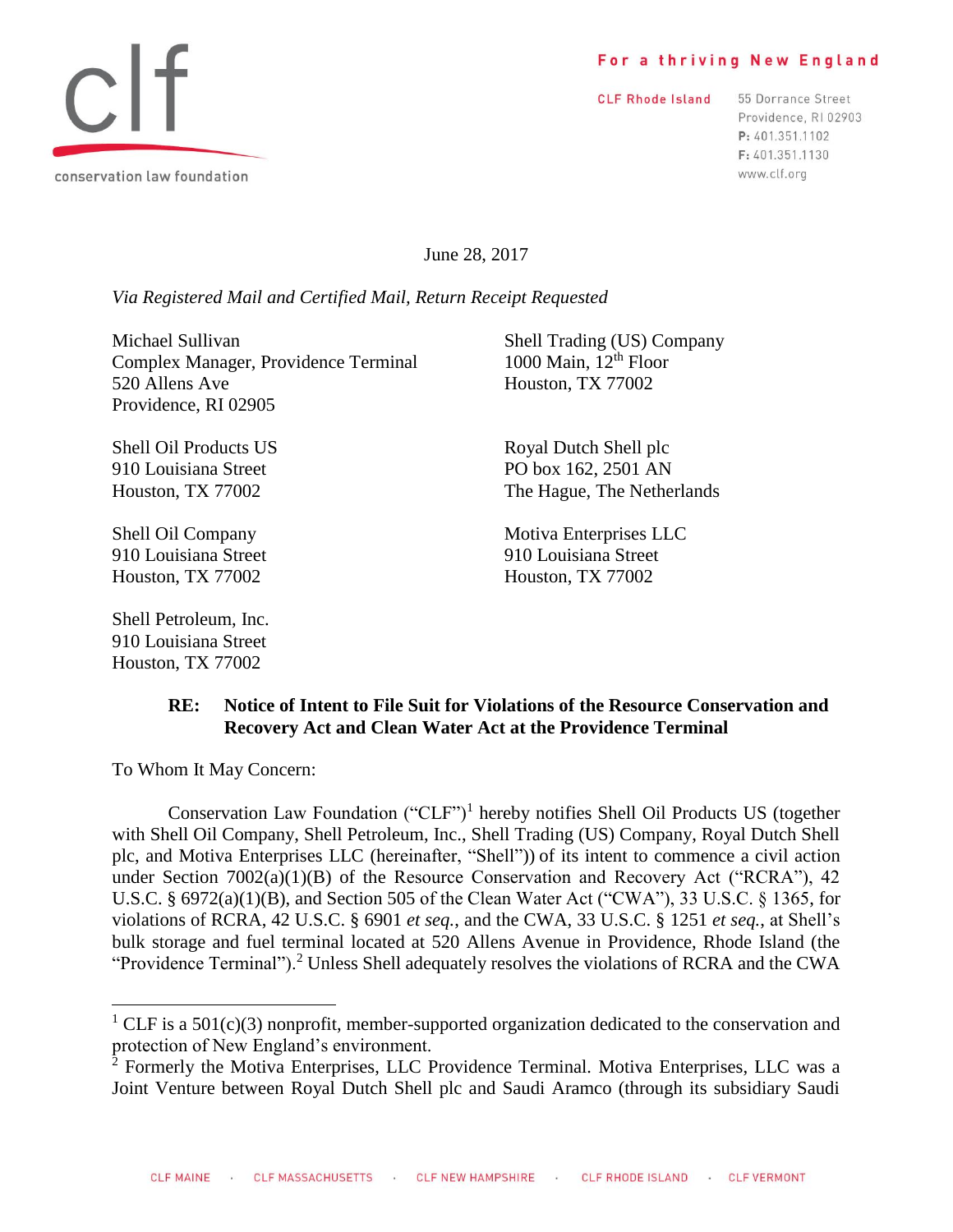described herein, CLF intends to file suit against Shell in the United States District Court for the District of Rhode Island to secure appropriate relief under federal and state law for these violations.

## **I. The Providence Terminal**

Shell, acting through officers, managers, subsidiary companies, and instrumentalities, owns or has owned and/or operates or has operated the Providence Terminal, which consists of "tank farms," an ethanol railcar terminal, a marine terminal, buildings, and infrastructure located at 520 Allens Avenue in Providence, Rhode Island. The Providence Terminal is located on the Providence River, in the Providence Harbor, and at the head of Narragansett Bay.

The Providence Terminal is engaged in the receipt, storage, and distribution of petroleum products. The spectrum of fuels handled by this facility consists of motor gasoline, fuel grade ethanol, fuel oil, jet fuel, fuel additives, and diesel. The facility contains twenty-five refined petroleum product storage tanks. Six of the tanks are utilized for ethanol storage. The Providence Terminal processes both neat ethanol and fuel ethanol, and receives and processes off-spec gasoline, gasoline blending stock, and dimate (hexane) to produce saleable gasoline. Fuel products are received at the marine terminal area of the Providence Terminal via ships and barges and shipped from the Providence Terminal via trucks or barges. The ethanol is transferred into and transported off-site via ethanol railcars.

The Federal Emergency Management Agency ("FEMA") flood map for the area where the Providence Terminal is located, which was last revised in September 2013, shows that almost all of the Providence Terminal is within the flood hazard zone. The portion of the Providence Terminal located to the east of Allens Avenue is designated as one of the "Special Flood Hazard Areas (SFHAs) Subject to Inundation by the 1% Annual Chance Flood." "The 1% annual chance flood (100-year flood), also known as the base flood, is the flood that has a 1% chance of being equaled or exceeded in any given year." Most of the western portion of the Providence Terminal (to the west of Allens Avenue) is designated as "Other Flood Areas." The "Limit of Moderate Wave Action," which "represents the approximate landward limit of the 1.5-foot breaking wave," is located *behind* the group of storage tanks closest to the Providence River.

## **II. Climate Change and The Providence River**

 $\overline{\phantom{a}}$ 

The present flood risks at the Providence Terminal demonstrated by the FEMA map are, and will continue to be, exacerbated by sea level rise, increased precipitation, increased magnitude and frequency of storm events, and increased magnitude and frequency of storm surges—all of which will become, and are becoming, worse as a result of climate change. According to the Third National Climate Assessment, "[s]ea level rise of two feet, without any changes in storms, would

Refining, Inc.). Shell formally announced the completion of the dissolution of Motiva Enterprises, LLC on May 1, 2017. Per the agreement, Shell will maintain control over the Northeastern region of the U.S., including ownership of the Providence Terminal. References to Shell herein include any predecessors, successors, parents, subsidiaries, affiliates, and divisions of Shell, including Motiva Enterprises. *See* Shell Global, *Shell Announces the Completion of Transaction to Separate Motiva Assets* (May 1, 2017).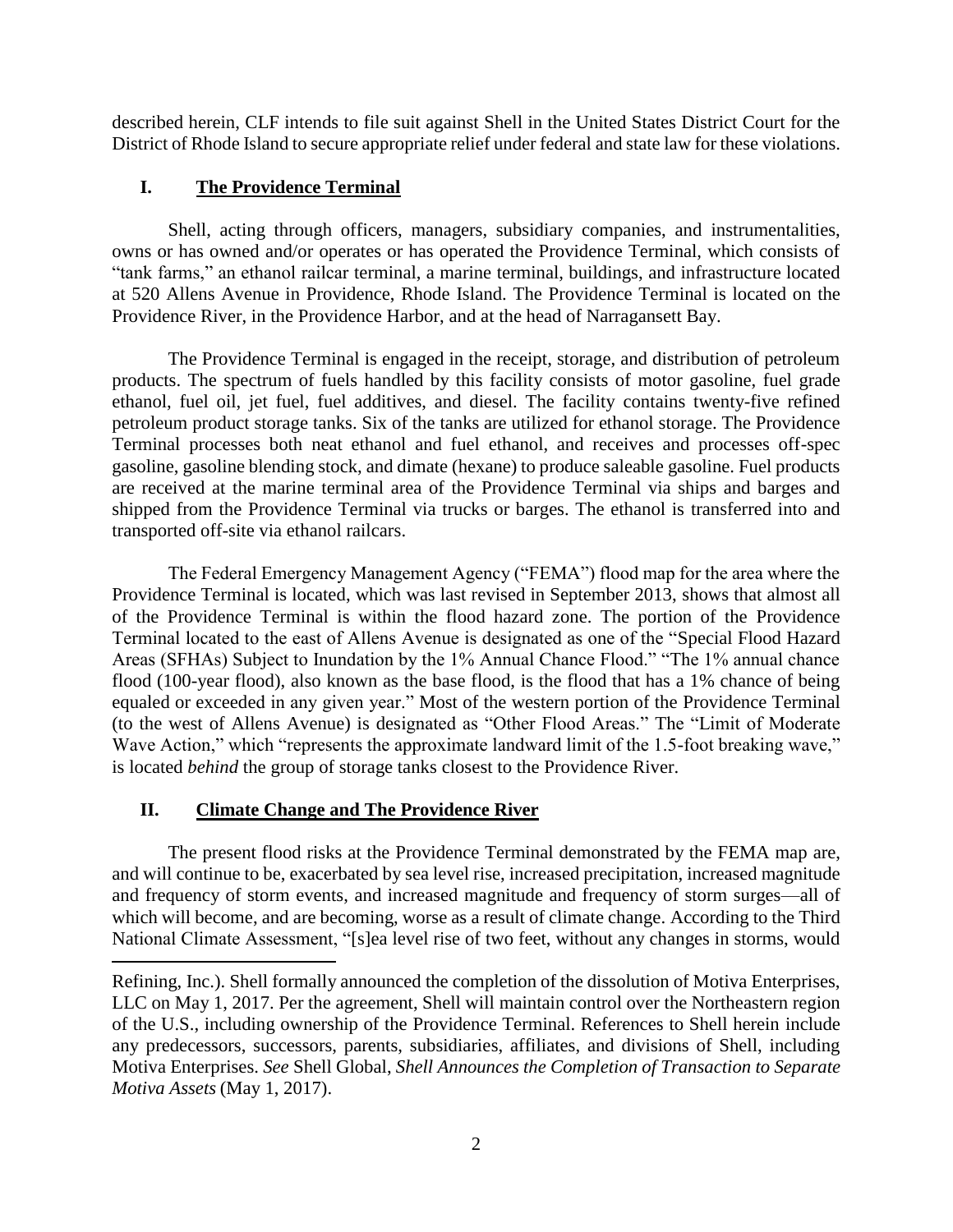more than triple the frequency of dangerous coastal flooding throughout most of the Northeast."<sup>3</sup> Since 1900, sea level has already risen approximately one foot in the Northeast, at a rate that is 8 inches above the global average.<sup>4</sup> From 1895 to 2011, the Northeast sustained a temperature increase of 2F and a 10% increase in precipitation (5 inches), and from 1958 to 2010, precipitation intensity during heavy events increased by 70%.<sup>5</sup> The location, elevation, and lack of preventative infrastructure at the Terminal make it especially vulnerable.

The Providence River's shoreline has evolved over more than two centuries of development and landfill. From 1939 to 2003, the site containing the Providence Terminal's east side tank farm expanded by as much as  $112.26$  m (368.3 ft) into the Providence River.<sup>6</sup> Situated on backfill, the Providence Terminal is at risk from coastal flooding caused by sea level rise, increased precipitation, increased magnitude and frequency of storm events, and increased magnitude and frequency of storm surges—all of which will become, and are becoming, worse as a result of climate change.

In 2005, FEMA described the Metro Bay Region—which includes 24 miles of shoreline along Cranston, East Providence, Providence, and Pawtucket, including the Providence Terminal—as "the Achilles' heel of the Northeast' due to its vulnerability to flooding."<sup>7</sup> The region faces increasingly frequent and intense storms caused by rising temperatures, sea levels, and precipitation rates. From 1905 to 2006, Rhode Island experienced a  $1.7^{\circ}$  F increase in air temperature, and since the 1960s, water temperature measured in Narragansett Bay increased by  $4^{\circ}$  F.<sup>8</sup> Since 1930, sea level has risen at the local tide gauges in Newport, Rhode Island by 8 inches, at a rate of 2.68 mm per year.<sup>9</sup> Rhode Island's precipitation rate increased by 30% over the last century,  $^{10}$  by 3 mm per year.  $^{11}$ 

The Port of Providence, located within the Metro Bay Region on the Providence River, is directly at risk from these impacts. A University of Rhode Island ("URI") research team funded by the Rhode Island Department of Transportation examined the vulnerabilities of the Port of Providence to impacts including storm surge, sea level rise, and increased frequency and strength in storms. The research team found that since 1851, 37 hurricanes have come within 50 miles of

 $\overline{a}$ 

<sup>&</sup>lt;sup>3</sup> Radley Horton et al., *Ch. 16: Northeast, in* CLIMATE CHANGE IMPACTS IN THE UNITED STATES: THE THIRD NATIONAL CLIMATE ASSESSMENT (J. M. Melillo, Terese (T.C.) Richmond, and G. W. Yohe, eds., U.S. Global Change Research Program) (2014).

<sup>4</sup> *Id.*

<sup>5</sup> *Id.*

<sup>6</sup> Rhode Island Coastal Resources Management Council, *Shoreline Change Maps, Narragansett Bay, Rhode Island: Providence, Fox Point Reach* (June 1, 2017).

<sup>7</sup> *Natural Hazards: Hurricanes, Floods, and Sea Level Rise in the Metro Bay Region, Special Area Management Plan, Analysis of Issues and Recommendations for Action* (2009).

<sup>8</sup> Heffner, et al., URI, *Climate Change & Rhode Island's Coast: Past, Present and Future* (2012). 9 *Id.*

<sup>10</sup> *Id.*

<sup>11</sup> *Rhode Island Ocean Special Area Management Plan, Chapter 3: Global Climate Change* (2011).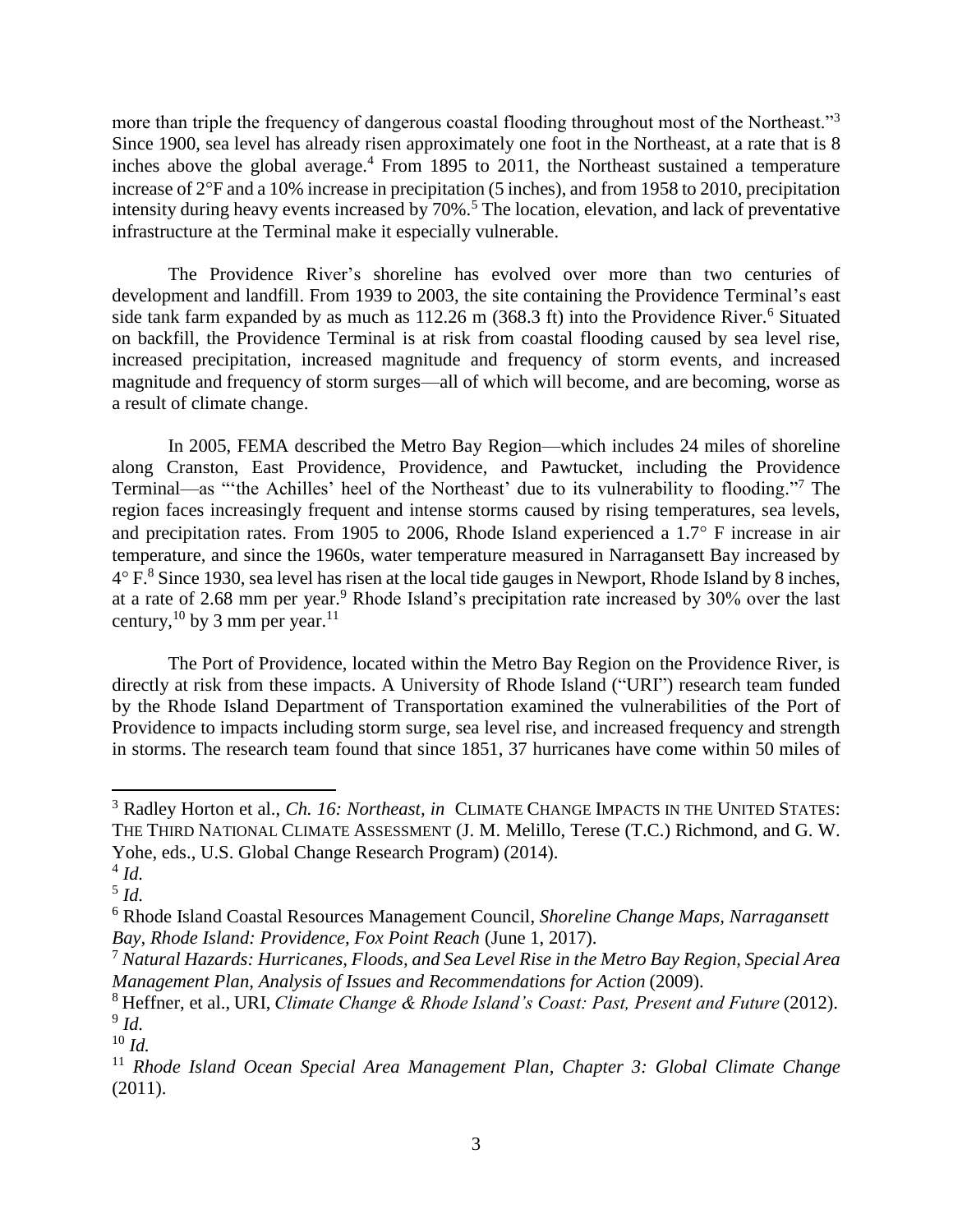Rhode Island on a "4 year return period."<sup>12</sup> When accounting for climate change impacts, such as increased frequency and intensity of storms, as well as sea level rise, a "1 in 100 year storm scenario could become a 1 in 3 year storm scenario."<sup>13</sup> On August 3, 2015, these findings were presented at a stakeholder workshop, which was attended by a representative of the Providence Terminal.<sup>14</sup> At the workshop, the researchers presented a storm scenario and depicted the consequences of a modeled Category 3 Hurricane on the Port of Providence.<sup>15</sup> The research concluded that such a storm would leave the Providence Terminal flooded.<sup>16</sup> The workshop also included a discussion on resiliency adaptation strategies, which ranged from relocation to sitespecific improvements.<sup>17</sup>

As the world's fifth largest company by revenue and second largest oil and gas company.<sup>18</sup> Shell has played a major role in causing anthropogenic climate change that is resulting in a greater frequency of storm surges, extreme weather events, and rising sea levels. Shell has been aware of this since at least 1986, when it circulated an internal document acknowledging that with "fossil fuel combustion being the major source of CO2 in the atmosphere, a forward looking approach by the energy industry is clearly desirable."<sup>19</sup> Just three years later, in 1989, Shell announced the company's decision to account for sea level rise in the construction of a natural-gas production platform in the North Sea.<sup>20</sup> In 1991, Shell published the educational film, "Climate of Concern," cautioning against the risks of climate change. $21$ 

For over 40 years, Shell has developed "scenarios" in order to "make crucial choices in uncertain times and tackle tough energy and environmental issues." $^{22}$  Since the 1990s, Shell has been contributing these "scenarios" to other organizations, including the Intergovernmental Panel on Climate Change.<sup>23</sup> Shell was also an early member of the Global Climate Coalition ("GCC"), but withdrew its membership in April 1998 when the GCC began lobbying against establishing legally binding targets and timetables in the Kyoto Protocol.<sup>24</sup> Shell has continued to publicly

 $\overline{\phantom{a}}$ 

<sup>19</sup> Shell Internationale Petroleum, *The Greenhouse Effect* (1986).

 $12$  Special House Commission to Study Economic Risk Due to Flooding and Sea Level Rise (May 12, 2016), submitted to the Rhode Island House of Representatives.

<sup>13</sup> *Id.*

<sup>14</sup> Austin Becker, *Hurricane Resilience: Long-Range Planning for the Port of Providence* (2015) (*see* list of 28 participants, at 5).

<sup>15</sup> *Id.*

<sup>16</sup> *Id.*

<sup>17</sup> *Id.*

<sup>18</sup> *Global 500: Royal Dutch Shell*, FORTUNE (2016); Lauren Gensler, *The World's Largest Oil and Gas Companies 2017: Exxon Reigns Supreme, While Chevron Slips*, FORBES (May 24, 2017).

<sup>20</sup> *Greenhouse Effect: Shell Anticipates A Sea Change*, THE N.Y. TIMES (1989).

<sup>21</sup> Damian Carrington and Jelmer Mommers, *'Shell knew': oil giant's 1991 film warned of climate change danger*, THE GUARDIAN (Feb. 28, 2017).

<sup>22</sup> *Shell Earlier Scenarios* (2017).

<sup>23</sup> Peter Knight, *The Shell Report: Profits and Principles – does there have to be a choice?* (1998).

<sup>&</sup>lt;sup>24</sup> *Id.* According to Shell, "[t]he main disagreement centered on the Kyoto protocol which aims to cut overall greenhouse gas emissions by 5% by the year 2012. The GCC is actively campaigning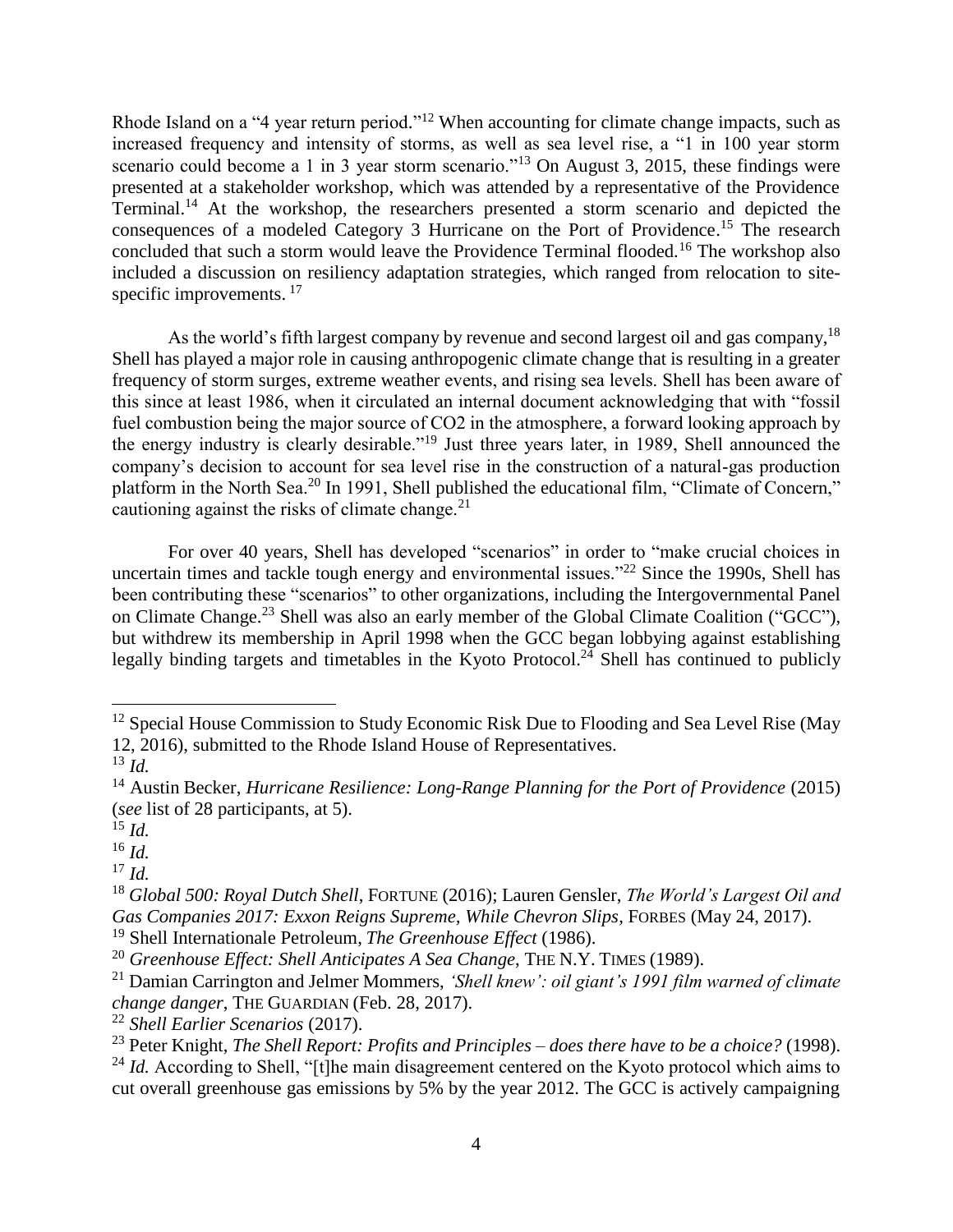reiterate its support for international agreements, such as the Kyoto Protocol<sup>25</sup> and the Paris Climate Agreement.<sup>26</sup>

In August 2005, Shell's Mars Platform suffered damages during Hurricane Katrina, not coming back online until May 2006.<sup>27</sup> The storm forced Shell to begin "preparing for hurricanes in the Gulf of Mexico."<sup>28</sup> In the company's 2016 Sustainability Report, Shell stated that "[t]he effects of climate change mean that government, business and local communities are adapting their infrastructure to the changing environment. At Shell, we are taking steps at our facilities around the world to ensure that they are resilient to climate change. This reduces the vulnerability of our facilities and infrastructure to potential extreme variability in weather conditions."<sup>29</sup>

The Providence Terminal stores toxic pollutants known to be harmful to humans and aquatic life in an area affected by sea level rise, increased precipitation, increased magnitude and frequency of storm events, and increased magnitude and frequency of storm surges—all of which will become, and are becoming, worse as a result of climate change. Several storage tanks at the Providence Terminal directly abut the Providence River. The first significant storm surge that makes landfall at the Providence Terminal at or near high tide is going to flush hazardous and solid waste from the Providence Terminal into the Providence River and through nearby communities and ecosystems; a significant rise in sea level will put the majority of the Providence Terminal, including soils, groundwater, and treatment works, under water. Public records associated with the Providence Terminal admit that the facility's stormwater drainage system cannot effectively treat large precipitation events, even as these events are increasing in frequency and duration.<sup>30</sup> Shell knows all this, and yet has failed to disclose required information in its possession and has not taken appropriate steps to protect the public and the environment from this certain risk.

 $\overline{\phantom{a}}$ 

against legally binding targets and timetables as well as ratification by the US government. The Shell view is that prudent precautionary measures are called for." *Id*.

<sup>25</sup> Chris Noon, *Shell CEO Targets Washington Over Kyoto*, FORBES (Dec. 5, 2006).

<sup>26</sup> Samantha Raphelson, *Energy Companies Urge Trump to Remain in Paris Climate Agreement*, NPR (May 18, 2017).

<sup>27</sup> Shell, *The Shell Sustainability Report: Meeting the Energy Challenge* (2006). <sup>28</sup> *Id.*

<sup>29</sup> Royal Dutch Shell plc., *Sustainability Report* (2016).

<sup>30</sup> *See, e.g.*, State of Rhode Island and Providence Plantations Department of Environmental Management, *Emergency Response Report*, by Investigator John Leo (April 5, 2010) ("I checked the area around the facility and discovered a heavy sheen coming out of several storm drains along the shore. This was due to the heavy rains over the last few days the spill was coming out of the drains so fast that booms will not work and the conditions are not conducive to using absorbent pads and booms on the sheen."). This Emergency Response Report references heavy rains that had occurred a full week earlier on March 29 and 30. *See Weather History for KPVD April 2010*, https://www.wunderground.com/history/airport/KPVD/2010/4/1/WeeklyHistory.html?req\_city= &req\_state=&req\_statename=&reqdb.zip=&reqdb.magic=&reqdb.wmo. As recognized by the Rhode Island Department of Environmental Management in issuing the current National Pollutant Discharge Elimination System permit, "[t]he circumstances at the facility have not substantially changed since the issuance of the last RIPDES permit . . . ." Statement of Basis IV, at 7 (July 26, 2010).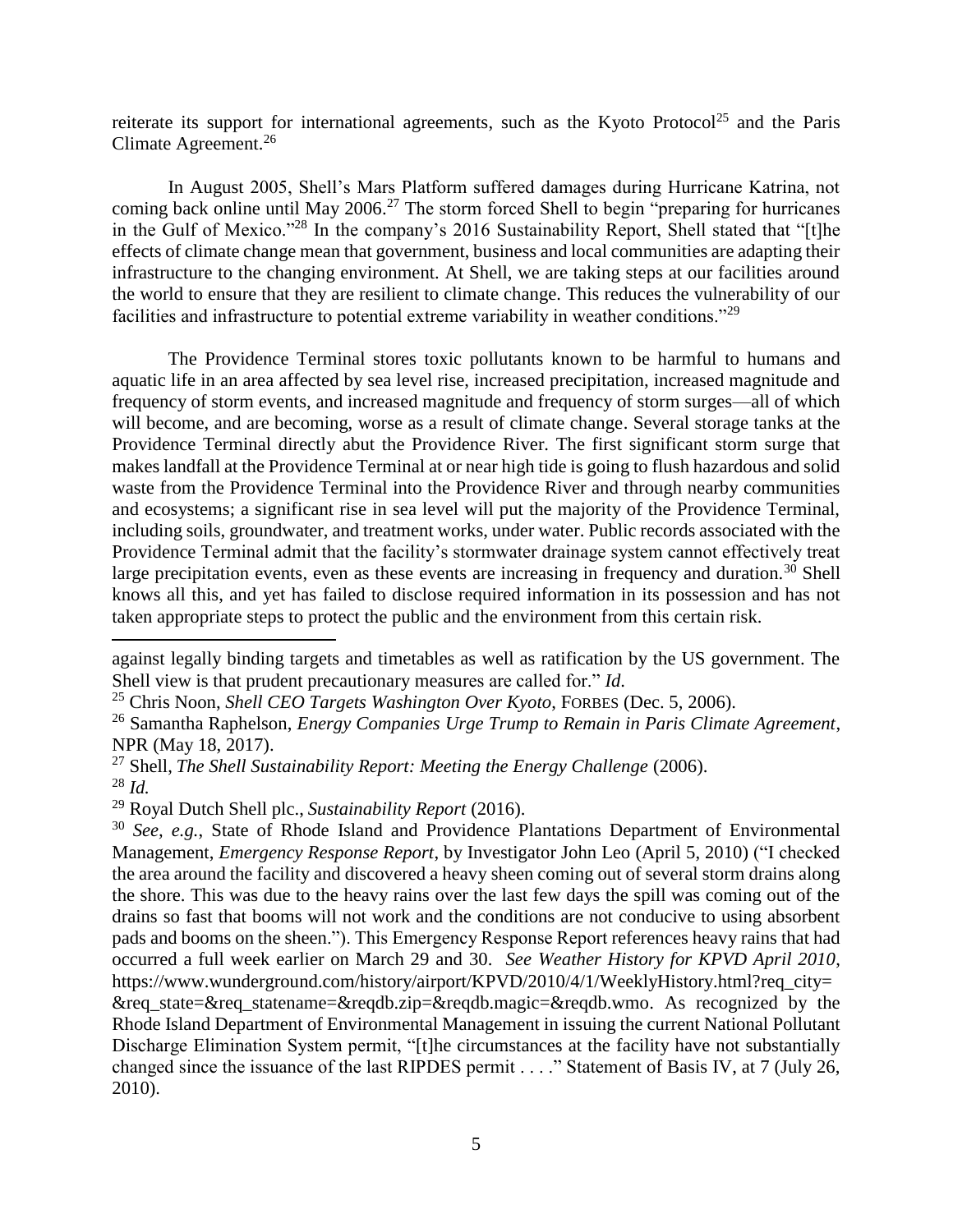### **III. Resource Conservation and Recovery Act Violations**

Shell is a generator of hazardous waste at the Providence Terminal, and CLF hereby alleges that Shell has contributed to the past or present handling, storage, treatment, transportation, or disposal of hazardous waste, as that term is defined in Section 1004(5) of RCRA, 42 U.S.C. § 6903(5), and solid waste, as that term is defined in Section 1004(27) of RCRA, 42 U.S.C. § 6903(27), at the Providence Terminal, which may present an imminent and substantial endangerment to health or the environment. Based on the information currently available to CLF, the toxic and hazardous wastes and pollutants listed below, many of which are highly carcinogenic, are present at the Providence Terminal:<sup>31</sup>

| Acenaphthene         | Chrysene                              | Napthalene                       |
|----------------------|---------------------------------------|----------------------------------|
| Acenaphthylene       | Dibenzo[a,h]anthracene                | NAPL                             |
| Anthracene           | Ethanol                               | <b>SGT-HEM</b>                   |
|                      |                                       | (Oil and Grease)                 |
| Benz[a]anthracene    | Ethylbenzene                          | Penanthrene                      |
| Benz[a]pyrene        | Fluoranthene                          | Petroleum                        |
|                      |                                       | Hydrocarbons                     |
| Benzene              | Fluorene                              | Pyrene                           |
| Benzo[b]fluoranthene | $Ideno(1,2,3-cd)pyrene$               | <b>Total Suspended</b><br>Solids |
| Benzo[ghi]perylene   | Iron                                  | Xylenes [m,p,o]                  |
| Benzo[k]fluoranthene | Methyl Tertiary-Butyl<br>Ether (MTBE) |                                  |

CLF intends to include these wastes in its proof of Shell's RCRA violations. To the extent that other hazardous and solid wastes are revealed to be present at the Providence Terminal—a fact that Shell is in a better position to know than CLF—Shell is put on notice that CLF also intends to include those other wastes in its proof of Shell's RCRA violations. The soils and groundwater at the Providence Terminal are contaminated from Shell's past, present, and ongoing handling, storage, treatment, transportation, or disposal of hazardous and solid waste.

 $\overline{\phantom{a}}$ 

<sup>31</sup> Rhode Island Department of Environmental Management, *Rhode Island Pollutant Discharge Elimination System Permit No. RI0001481* (Feb. 14, 2011); Handex of New England, Inc, *Updated Site Characterization Report and Remedial Action Plan: Motiva Facility Terminal, 520 Allens Avenue Providence, Rhode Island* (July 1999); Sovereign Consulting Inc., *Remedial Action Plan Addendum and Long-Term Groundwater Monitoring Plan: Motiva Bulk Storage Facility No. 58097, 520 Allens Avenue Providence, Rhode Island* (Sept. 2009).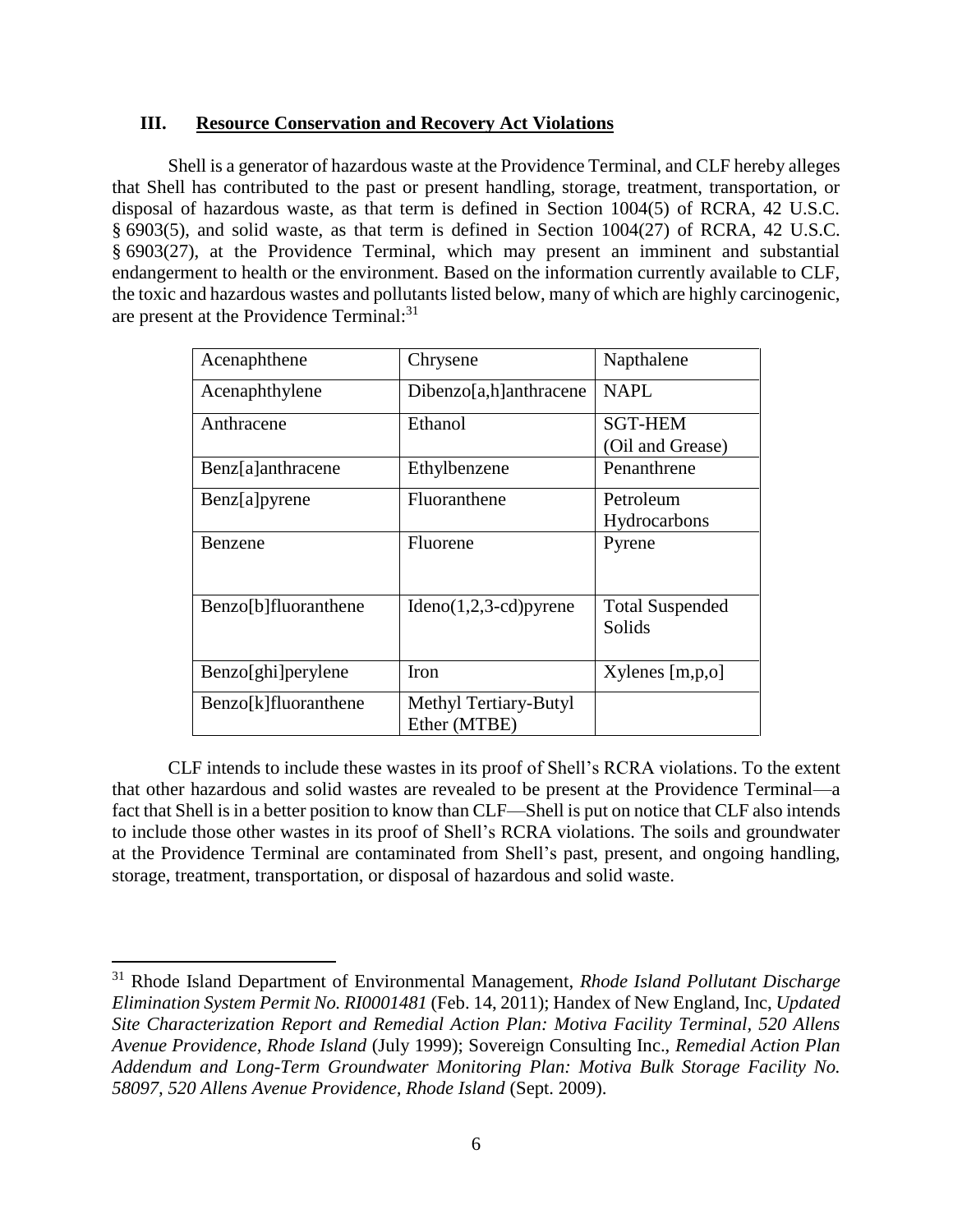A 1999 Site Characterization Report and Remedial Action Plan documents that the Providence Terminal site is contaminated with various pollutants.<sup>32</sup> The report identified five Areas of Concern ("AOCs") that are contaminated with levels of Non-aqueous phase liquid ("NAPL"), Petroleum Hydrocarbons, and Volatile Petroleum Hydrocarbon Constituents. Two of the AOCs border the Providence River. A 2009 Addendum to the Remedial Action Plan establishing a Long-term Groundwater Monitoring Plan for four of these AOCs reported that "[g]roundwaters within this classification may not be suitable for direct human consumption due to waste discharges, spills or leaks of chemical or land use impacts."<sup>33</sup>

The hazardous and solid waste at the Providence Terminal is generated, handled, stored, treated, transported and/or disposed of at or near sea level in close proximity to major human population centers, the Providence Harbor, and the Providence River, which flows through the communities of East Providence, Cranston, Warwick, and Barrington on its way to Narragansett Bay.<sup>34</sup> In the face of rising sea levels and increasing major storm events, the Providence Terminal poses an imminent and substantial risk to surrounding communities and the environment.

Shell has not disclosed its creation of this imminent and substantial risk to the United States Environmental Protection Agency ("EPA"), state regulators, or the public as it relates to the Providence Terminal. Shell failed to disclose required information in its possession to the federal and state regulators and the public regarding the effects of climate change on the Providence Terminal. Shell's failure to disclose has contributed to the imminent and substantial endangerment to health and the environment.

Shell's violations of RCRA are ongoing and continuous. CLF intends to seek a civil injunction, as provided under Section 7002 of RCRA, 42 U.S.C. § 6972, ordering Shell to make necessary disclosures and abate the imminent and substantial endangerment, and restraining Shell from further violating RCRA. CLF also intends to seek civil penalties and an award of litigation costs, including attorney and expert witness fees, under Section 7002 of RCRA, 42 U.S.C. § 6972.

## **IV. Clean Water Act**

 $\overline{\phantom{a}}$ 

Shell operates the Providence Terminal pursuant to an individual National Pollutant Discharge Elimination System ("NPDES") permit issued by the Rhode Island Department of Environmental Management ("RIDEM") under the Rhode Island Pollutant Discharge Elimination

<sup>32</sup> Handex of New England, Inc, *Updated Site Characterization Report and Remedial Action Plan: Motiva Facility Terminal, 520 Allens Avenue Providence, Rhode Island* (July 1999).

<sup>33</sup> Sovereign Consulting Inc., *Remedial Action Plan Addendum and Long-Term Groundwater Monitoring Plan: Motiva Bulk Storage Facility No. 58097, 520 Allens Avenue Providence, Rhode Island* (Sept. 2009), at 1.

<sup>&</sup>lt;sup>34</sup> Narragansett Bay is New England's largest estuary, serving as a critical habitat for thousands of species. The bay contributes \$100 million to the local recreational fishing economy, in addition to other related tourism industries such as swimming and boating. *See* U.S. Environmental Protection Agency Office of Research and Development and New England Regional Office, *Striving for Balance in the Narragansett Bay Watershed: EPA's Triple Value Simulation (3VS) Model* (Jan. 2013).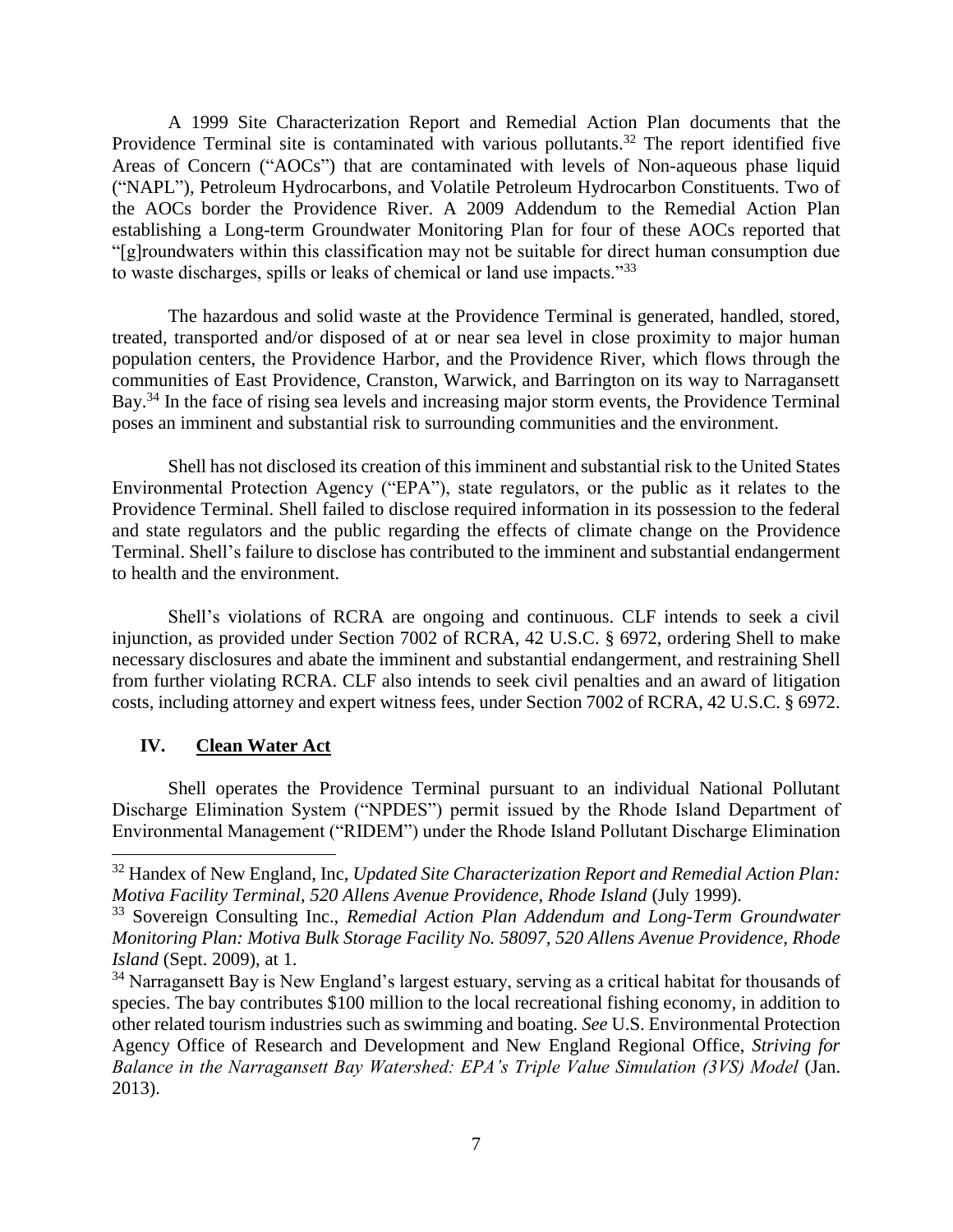System ("RIPDES") permit program, R.I. Gen. Laws Chapters 46-12, 42-17.1, and 42-35.<sup>35</sup> Shell operates subject to RIPDES Permit No. RI0001481 (the "Permit"), which was issued on February 14, 2011, and became effective on April 1, 2011. The Permit expired on April 1, 2016 and has been administratively continued.

Among other requirements, the Permit states that:

 $\overline{\phantom{a}}$ 

A Storm Water Pollution Prevention Plan (SWPPP) shall be maintained and implemented by the permittee. The SWPPP shall be prepared in accordance with good engineering practices and identify potential sources of pollutants, which may reasonably be expected to affect the quality of storm water discharges associated with industrial activity from the facility. In addition, the SWPPP shall describe and ensure the implementation of Best Management Practices (BMPs) which are to be used to reduce or eliminate the pollutants in storm water discharges associated with industrial activity at the facility and to assure compliance with the terms and conditions of this permit.

Permit Part I.C.1, at 12. Shell's application for RIPDES permit coverage failed to include information documenting sea level rise, increased precipitation, increased magnitude and frequency of storm events, and increased magnitude and frequency of storm surges—all of which will become, and are becoming, worse as a result of climate change—that would impact the Providence Terminal and surrounding communities. By failing to address sea level rise, increased precipitation, increased magnitude and frequency of storm events, and increased magnitude and frequency of storm surges—all of which will become, and are becoming, worse as a result of climate change—Shell is not maintaining and implementing a SWPPP and BMPs that will reduce or eliminate the pollutants in the Providence Terminal's storm water discharges and assure compliance with the Permit, which is a violation of the Permit in itself.

As discussed below, Shell is also routinely violating other terms and conditions of its Permit. The Permit establishes effluent limitations and monitoring and reporting requirements for Outfalls 001A, 002A, 003A, and 100A. Shell routinely fails to comply with the monitoring and reporting requirements in the Permit, depriving the public and regulators of accurate information regarding the nature of the discharges from the Providence Terminal. Shell also routinely violates applicable water quality standards, as well as the prohibition in both the Permit and the water quality standards on creating a visible oil sheen.

<sup>&</sup>lt;sup>35</sup> The receiving water identified in Shell's RIPDES Permit for the Providence Terminal is the Providence River, a tidal river that flows into Narragansett Bay. The upper half of the Providence River, where the Providence Terminal is located, is a Class SB1{a} waterbody, RIDEM Office of Water Resources, *State of Rhode Island 2014 303(d) List, List of Impaired Waters, Final* (May 2015), "designated for primary and secondary contact recreational activities and fish and wildlife habitat. They shall be suitable for aquacultural uses, navigation, and industrial cooling. These waters shall have good aesthetic value." RIDEM Office of Water Resources, *Water Quality Regulations* (amended Dec. 2010).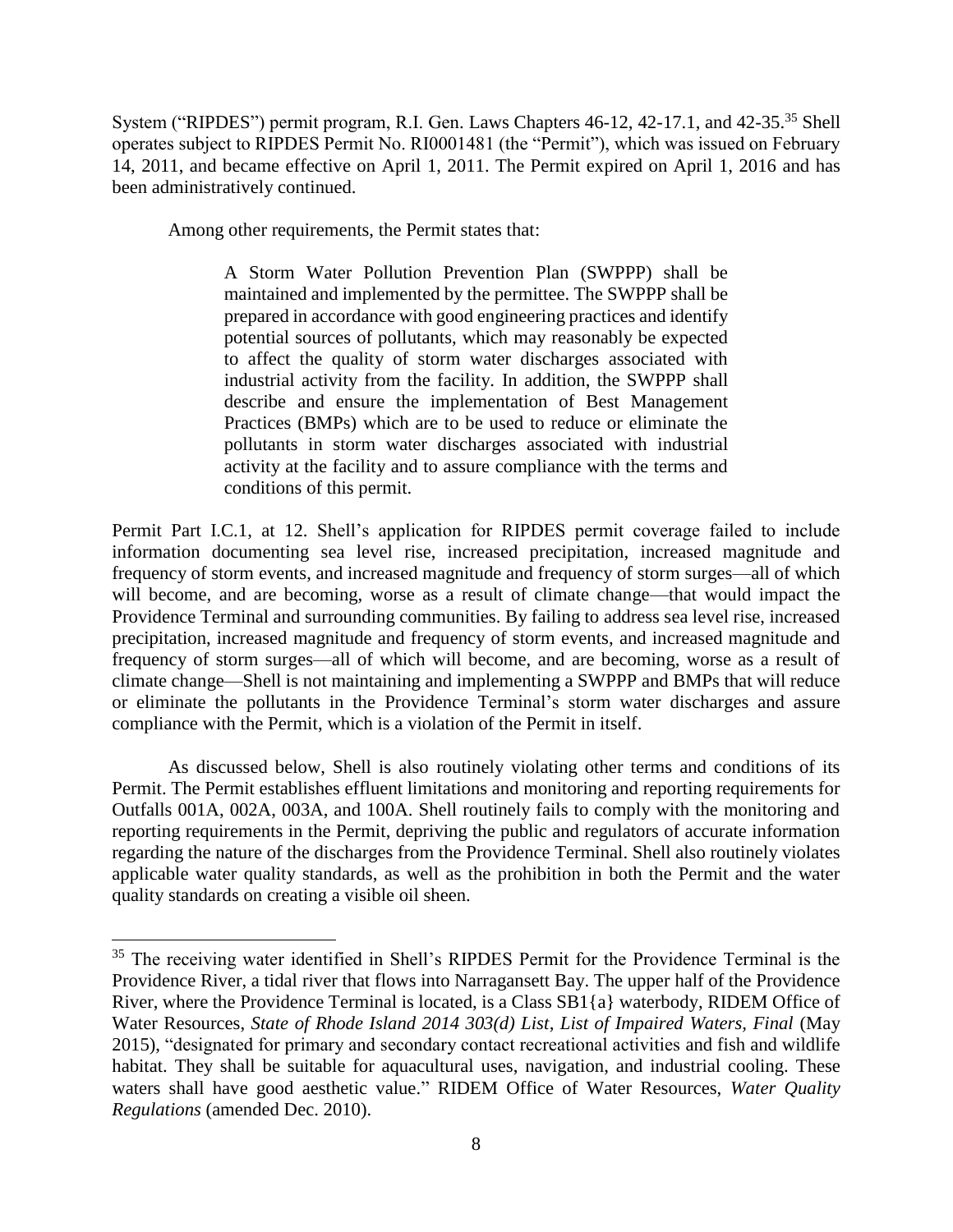#### **A. Clean Water Act Violations**

#### 1. *Unlawful Certification*

Shell's Permit requires that: "The SWPPP shall be signed by the permittee in accordance with RIPDES Rule 12...." Permit Part I.C.2, at 12. Rule 12 of the RIPDES Regulations requires that all permit applications for a corporation must be signed by a responsible corporate officer. R.I. Gen. Laws Chapters 46-12, 42-17.1, and 42-35, required Shell to submit the following certification to comply with Rule 12:

> I certify under penalty of law that this document and all attachments were prepared under the direction or supervision in accordance with a system designed to assure that qualified personnel properly gather and evaluate the information submitted. Based on my inquiry of the person or persons who manage the system, or those persons directly responsible for gathering the information, the information submitted is, to the best of my knowledge and belief, true, accurate, and complete. I am aware that there are significant penalties for submitting false information, including the possibility of fine and imprisonment for knowing violations.

Rule 12 is consistent with the federal regulations for NPDES permits found at 40 C.F.R. § 122.22. 40 C.F.R. § 122.22(a)(1) requires that a permit application submitted by a corporation be signed by a responsible corporate officer:

> authorized to make management decisions which govern the operation of the regulated facility including having the explicit or implicit duty of making major capital investment recommendations, and initiating and directing other comprehensive measures to *assure long term environmental compliance* with environmental laws and regulations; the manager can ensure that the necessary systems are established or actions taken to gather *complete and accurate* information for permit application requirements; and where authority to sign documents has been assigned or delegated to the manager in accordance with corporate procedures.

*Id.* (emphasis added).

Shell submitted these certifications in its RIPDES permit application(s) and SWPPP(s). Shell signed these certifications without (a) disclosing information in its possession and relied on by the company in its business decision-making regarding factors such as sea level rise, increased precipitation, increased magnitude and frequency of storm events, and increased magnitude and frequency of storm surge—all of which will become, and are becoming, worse as a result of climate change; and (b) developing and implementing a SWPPP based on information in its possession and relied on by the company in its business decision-making regarding factors such as sea level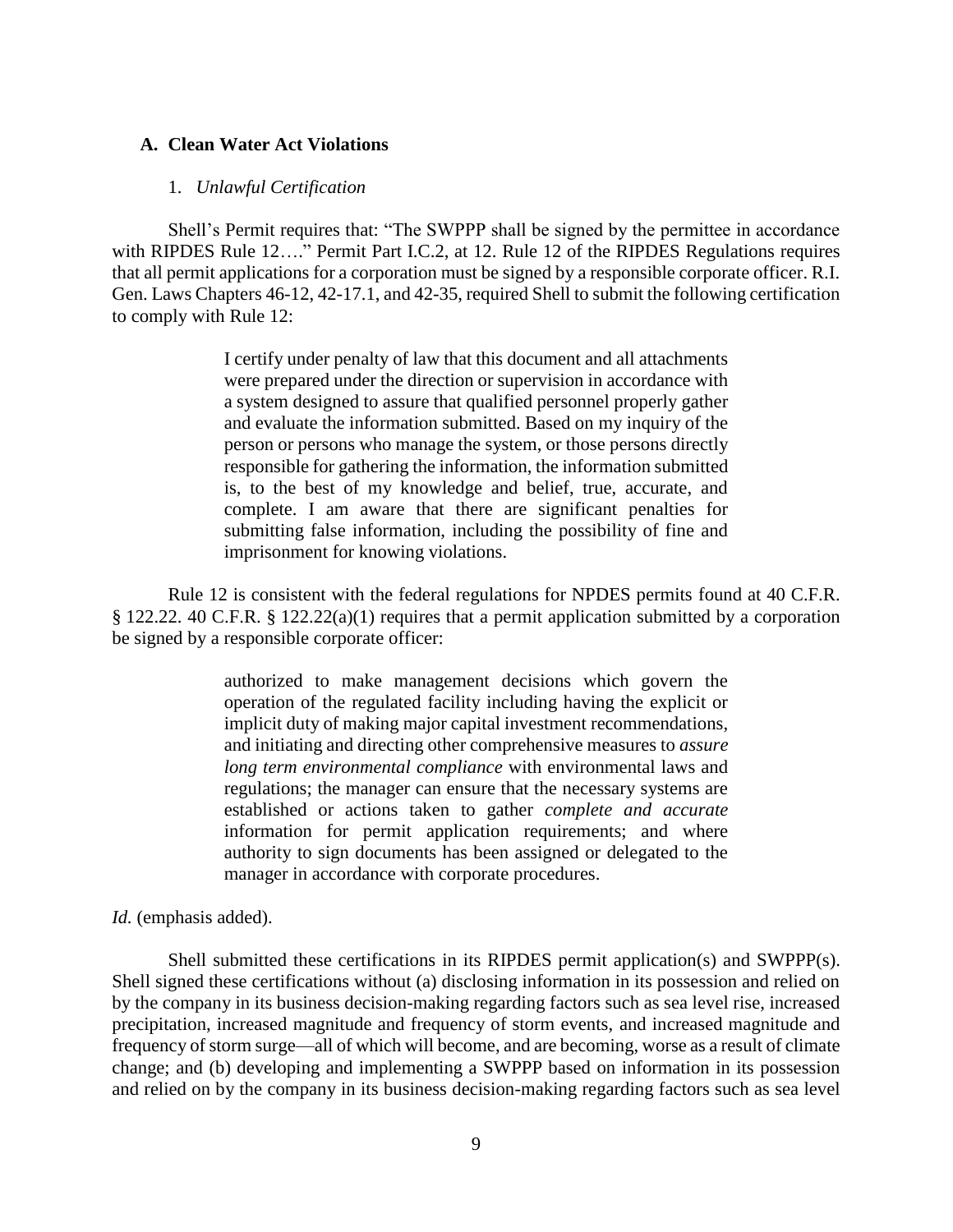rise, increased precipitation, increased magnitude and frequency of storm events, and increased magnitude and frequency of storm surge—all of which will become, and are becoming, worse as a result of climate change. Shell also signed these certifications without addressing spill prevention and control procedures based on information in its possession and relied on by the company in its business decision-making, regarding factors such as sea level rise, increased precipitation, increased magnitude and frequency of storm events, and increased magnitude and frequency of storm surge—all of which will become, and are becoming, worse as a result of climate change. By failing to disclose this information and develop and implement a SWPPP based on it, Shell improperly certified that its submittals were true, accurate, and complete.

## 2. *Failure to Prepare SWPPP in Accordance with Good Engineering Practices*

Shell's Permit requires that: "The SWPPP shall be prepared in accordance with good engineering practices." Permit Part I.C.1, at 12. Shell's SWPPP for the Providence Terminal was not prepared in accordance with good engineering practices because the SWPPP was not based on information available to Shell and consistent with the duty of care applicable to engineers, as well as information known to reasonably prudent engineers and known to Shell, such as information about sea level rise, increased precipitation, increased magnitude and frequency of storm events, and increased magnitude and frequency of storm surge—all of which will become, and are becoming, worse as a result of climate change.

## 3. *Failure to Identify Sources of Pollution Reasonably Expected to Affect the Quality of Stormwater Discharges*

The Permit requires that: "The SWPPP shall . . . identify potential sources of pollutants, which may reasonably be expected to affect the quality of storm water discharges associated with industrial activity from the facility." Permit Part I.C.1, at 12. Shell has failed to identify sources of pollutants resulting from sea level rise, increased precipitation, increased magnitude and frequency of storm events, and increased magnitude and frequency of storm surge—all of which will become, and are becoming, worse as a result of climate change—which are reasonably expected and anticipated by Shell to affect the quality of the stormwater discharges from the Providence Terminal.

## 4. *Failure to Describe and Implement Practices to Reduce Pollutants and Assure Permit Compliance*

The Permit requires that:

The SWPPP shall describe and ensure implementation of Best Management Practices (BMPs) which are to be used to reduce or eliminate the pollutants in storm water discharges associated with industrial activity at the facility and to assure compliance with the terms and conditions of this permit.

Permit Part I.C.1, at 12. Shell's SWPPP for the Providence Terminal does not describe or ensure implementation of BMPs that will be used to address pollutant discharges resulting from sea level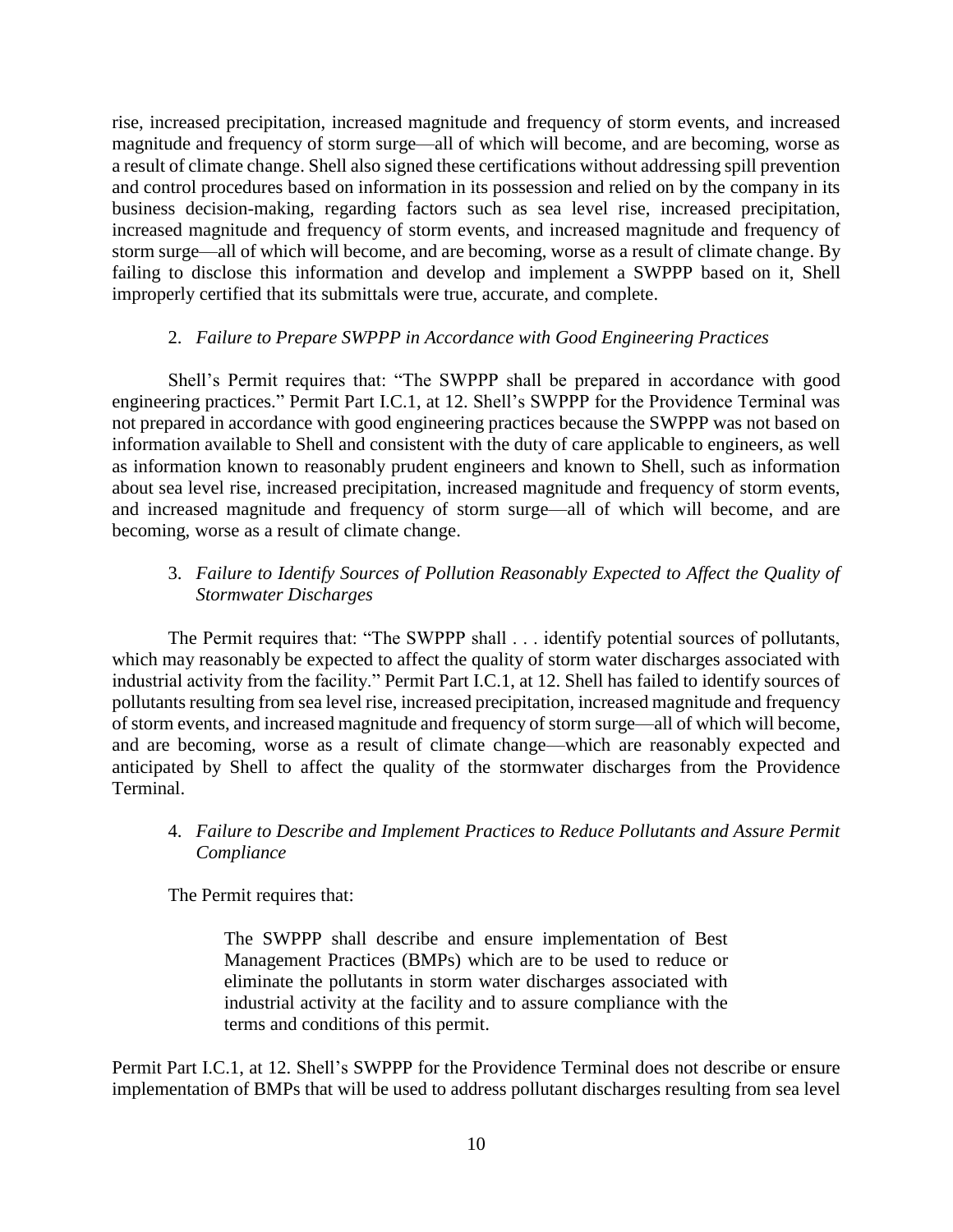rise, increased precipitation, increased magnitude and frequency of storm events, and increased magnitude and frequency of storm surge—all of which will become, and are becoming, worse as a result of climate change—which are reasonably expected, and known to Shell.

## 5. *Failure to Identify Sources, Spill Areas, Drainage*

The Permit requires that:

The SWPPP must provide a description of potential sources which may be reasonably expected to add significant amounts of pollutants to storm water discharges or which may result in the discharge of pollutants during dry weather from separate storm sewers draining the facility. It must identify all activities and significant materials, which may potentially be significant pollutant sources.

Permit Part I.C.5.a, at 12. The SWPPP does not address sources of pollutants resulting from sea level rise, increased precipitation, increased magnitude and frequency of storms events, and increased magnitude and frequency of storm surge—all of which will become, and are becoming, worse as a result of climate change, and fails to identify where spills could occur due to and drainage paths associated with sea level rise, increased precipitation, increased magnitude and frequency of storms events, and increased magnitude and frequency of storm surge—all of which will become, and are becoming, worse as a result of climate change, and are known to Shell.

# 6. *Failure to Address Adequacy of Containment of Leaks and Spills in Storage Areas*

The Permit requires that:

The SWPPP in Part I.C. shall specifically address the adequacy of containment of leaks and spills in storage areas (from Drums, Additive Tanks, Petroleum Product Tanks, etc.) and truck loading area(s). Adequate containment must exist at these locations so as to prevent untreated discharges from reaching any surface water.

Permit Part I.B.5, at 11. Shell's SWPPP contains a section entitled "Spill Prevention and Response Procedures," but this section of the SWPPP only discusses response procedures; it does not address spill prevention generally, nor does it address specifically the adequacy of containment in storage areas so as to prevent untreated discharges from reaching surface waters. SWPPP at 4-3. Further, to the extent the SWPPP does address the adequacy of containment in storage areas (if at all), it does not address whether containment systems are adequate to prevent untreated discharges resulting from sea level rise, increased precipitation, increased magnitude and frequency of storm events, and increased magnitude and frequency of storm surge—all of which will become, and are becoming, worse as a result of climate change.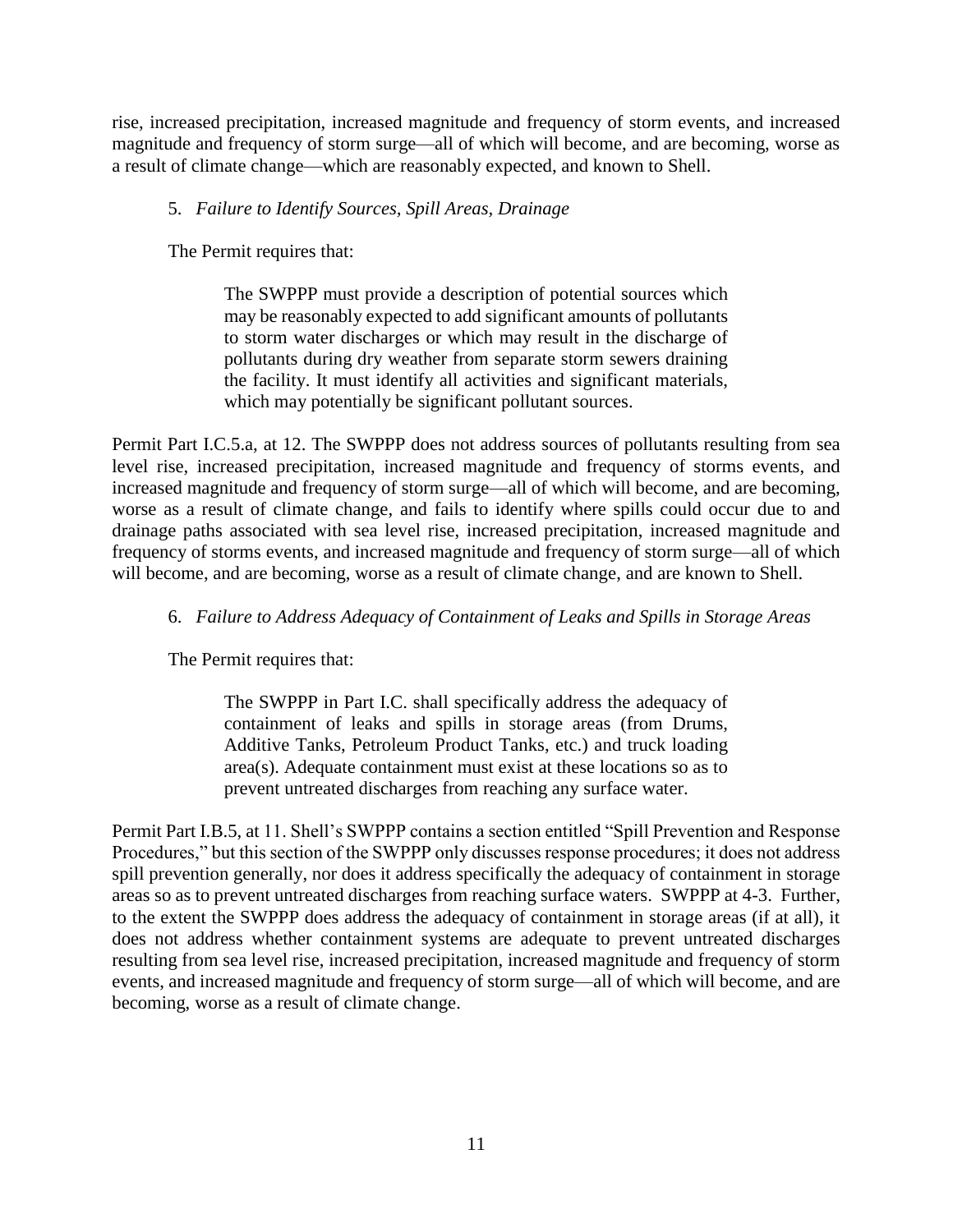#### 7. *Failure to Amend or Update the SWPPP*

The Permit requires that:

The permittee shall immediately amend the SWPPP whenever there is a change in design, construction, operation, or maintenance, which has a significant effect of the potential for the discharge of pollutants to the waters of the State; a release of reportable quantities of hazardous substances and oil; or if the SWPPP proves to be ineffective in achieving the general objectives of controlling pollutants in storm water discharges associated with industrial activity. Changes must be noted and then submitted to DEM. Amendments to the SWPPP may be reviewed by DEM in the same manner as Part I.C.3. of this permit.

Permit Part I.C.4, at 12. Shell has not amended its SWPPP based on information regarding sea level rise, increased precipitation, increased magnitude and frequency of storm events, and increased magnitude and frequency of storm surge—all of which will become, and are becoming, worse as a result of climate change—which are reasonably expected, and known to Shell.

### 8. *Failure to Properly Operate and Maintain Facilities and Systems of Treatment and Control*

The Permit requires that the permittee shall at all times properly operate and maintain all facilities and systems of treatment and control (and related appurtenances) that are installed or used by the permittee to achieve compliance with the conditions of the Permit. Permit Part II.e, at 3. Proper operation and maintenance also includes adequate laboratory controls and appropriate quality assurance procedures. This provision requires the operation of back-up or auxiliary facilities or similar systems only when the operation is necessary to achieve compliance with the conditions of the Permit. *See* 40 C.F.R. § 122.41(e). The Permit's SWPPP requirements also include preventative maintenance protocols involving "inspection and maintenance of storm water management devices (i.e., oil/water separators, catch basins) as well as inspecting and testing plant equipment and systems to uncover conditions that could cause breakdowns or failures resulting in discharges of pollutants to surface waters." Permit Part I.C.5.b.3, at 14.

Shell is not properly operating and maintaining the Providence Terminal to achieve compliance with the conditions of the Permit and has failed to consider and act upon information regarding sea level rise, increased precipitation, increased magnitude and frequency of storm events, and increased magnitude and frequency of storm surge—all of which will become, and are becoming, worse as a result of climate change—which are reasonably expected, and known to Shell.

#### 9. *Failure to Clean Oil/Water Separators and Storm Water Ponds*

The SWPPP states that "[t]he oil/water separators are is [sic] inspected quarterly for both sludge layer and oil layer and cleaned-out as appropriate" and that "[t]he storm water collection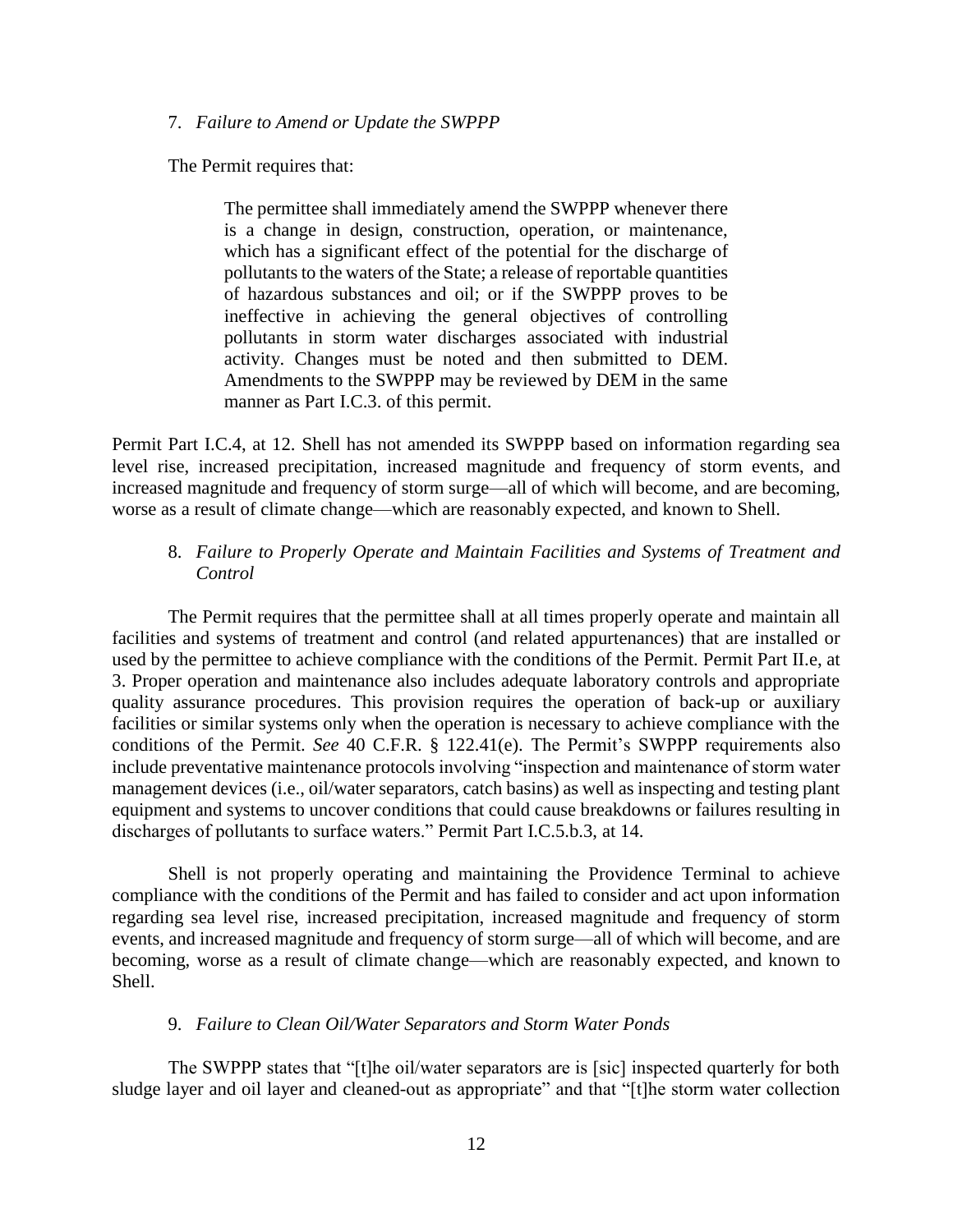ponds are also inspected quarterly for excessive sediment build-up or evidence of erosion, and corrective action taken as needed." SWPPP, at 4-4. The images attached at Appendix A demonstrate that the separator and ponds are routinely excessively dirty, and show no signs of regular cleaning or maintenance. Failure to clean out the separators and ponds and/or take corrective action is a violation of Shell's enforceable duty to maintain and implement the SWPPP. *See* Permit Part I.C.1, at 12; SWPPP, at i.

## 10. *Failure to Submit Required Facts or Information to Rhode Island Department of Environmental Management*

The Permit requires that "[w]here the permittee becomes aware that it failed to submit any relevant facts in a permit application, or submitted incorrect information in a permit application or in any report to the Director, they shall promptly submit such facts or information." Permit Part II.1.7, at 6.

By failing to submit information regarding sea level rise, increased precipitation, increased magnitude and frequency of storm events, and increased magnitude and frequency of storm surge—all of which will become, and are becoming, worse as a result of climate change—in its permit application and in reports to RIDEM, Shell has submitted incorrect information in a permit application or reports to the Director. By failing to submit information related to sea level rise, increased precipitation, increased magnitude and severity of storm events, and increased magnitude and frequency of storm surge—all of which will become, and are becoming, worse as a result of climate change—in its permit application and in reports to the RIDEM, Shell has failed to promptly submit such relevant facts or information.

### 11. *Violations of Duty to Mitigate*

The Permit requires that "The permittee shall take all reasonable steps to minimize or prevent any discharge which has a reasonable likelihood of adversely affecting human health or the environment." Permit Part II.d, at 2; *see also* 40 C.F.R. § 122.41(d). Shell has failed take all reasonable steps to minimize or prevent any discharge which has a reasonable likelihood of adversely affecting human health or the environment due to its failure to consider and act upon information regarding sea level rise, increased precipitation, increased magnitude and frequency of storm events, and increased magnitude and frequency of storm surge—all of which will become, and are becoming, worse as a result of climate change—which are reasonably expected, and known to Shell.

### 12. *Unpermitted Discharge*

The CWA prohibits the discharge of any pollutant into the navigable waters of the United States without a NPDES permit authorizing such discharge. *See* 33 U.S.C. §§ 1311(a), 1342.

While Shell does have a RIPDES permit authorizing discharge of treated stormwater from three separate outfalls, there is additional runoff from the Providence Terminal that is not authorized by the Permit. During rain events, runoff flows down an embankment located on the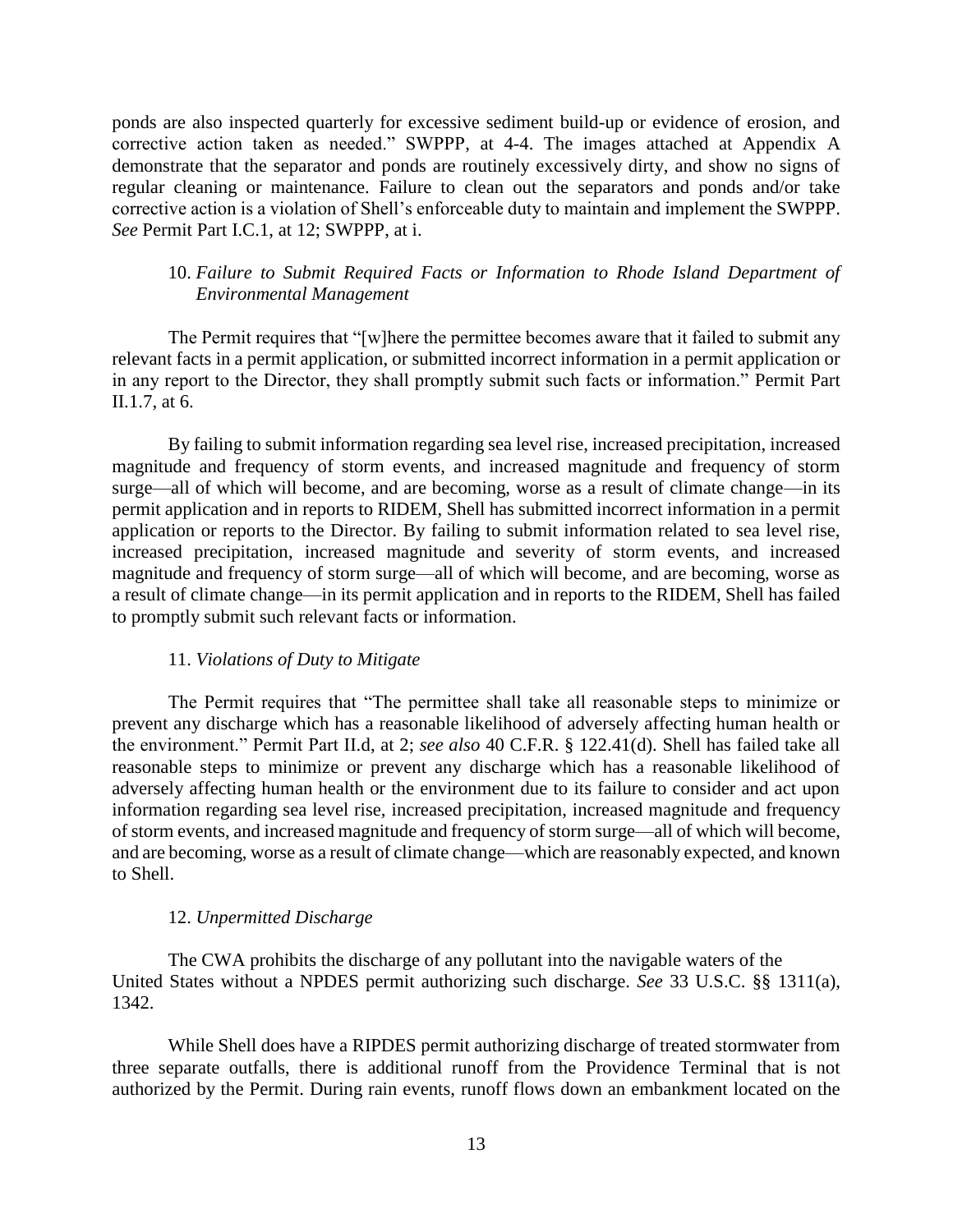Providence Terminal property directly into the Providence River. Furthermore, the Providence Terminal discharges stormwater containing pollutants directly into the City of Providence storm drainage system from an area to the west of Allens Avenue. These discharges are not authorized by the Permit, and thus are unpermitted. Each and every day that this unpermitted discharge occurs is a separate and distinct violation of the CWA.

### 13. *Failure to Comply with Monitoring & Reporting Requirements*

The failure to conduct required monitoring for pollutant discharges and to comply with reporting requirements as required by a RIPDES are violations of the CWA. *See* 33 U.S.C. § 1311(a). Shell's monitoring and reporting has fallen well short of what the Permit requires and therefore violates the CWA. In fact, the reporting for the Providence Terminal is so grossly inadequate that the monitoring reports submitted by Shell provide little to no useful information regarding the quality or characteristics of discharges from the facility.

### *a. Failure to Use and Comply with Required Detection Limits*

For Outfalls 001A and 002A, the Providence Terminal Permit contains "monitor and report" requirements for numerous pollutant parameters. *See* Permit Part I.A, at 2-4. The Permit further requires Shell to "assure that all wastewater testing required by this permit, is performed in conformance with the method detection limits listed below." Permit Part I.D, at 17. The relevant method detection limits ("MDLs") specified in the permit are:

| Benzene                     | $1.0 \text{ ug}/l$   |
|-----------------------------|----------------------|
| Toluene                     | $1.0 \text{ ug}/l$   |
| Ethylbenzene                | $1.0 \text{ ug}/l$   |
| Total xylenes               | $0.5 \text{ ug}/l$   |
| Acenaphthene                | $1.0 \text{ ug}/l$   |
| Acenaphthylene              | $1.0 \text{ ug}/l$   |
| Anthracene                  | $1.0 \text{ ug}/l$   |
| Benzo(a)anthracene          | $0.013 \text{ ug}/l$ |
| Benzo(a)pyrene              | $0.023$ ug/l         |
| Benzo(b)fluoranthene        | $0.018$ ug/l         |
| Benzo(ghi) per ylene        | $2.0 \text{ ug}/l$   |
| Benzo(k)fluoranthene        | $0.017$ ug/l         |
| Chrysene                    | $0.15 \text{ ug}/l$  |
| $Dibenzo(a,h)$ anthracene   | $0.03$ ug/l          |
| Fluoranthene                | $1.0$ ug/l           |
| Fluorene                    | $1.0 \text{ ug}/l$   |
| Indeno $(1,2,3$ -cd) pyrene | $0.043$ ug/l         |
| Naphthalene                 | $1.0$ ug/l           |
| Phenanthrene                | $1.0 \text{ ug}/l$   |
| Pyrene                      | $1.0 \text{ ug}/l$   |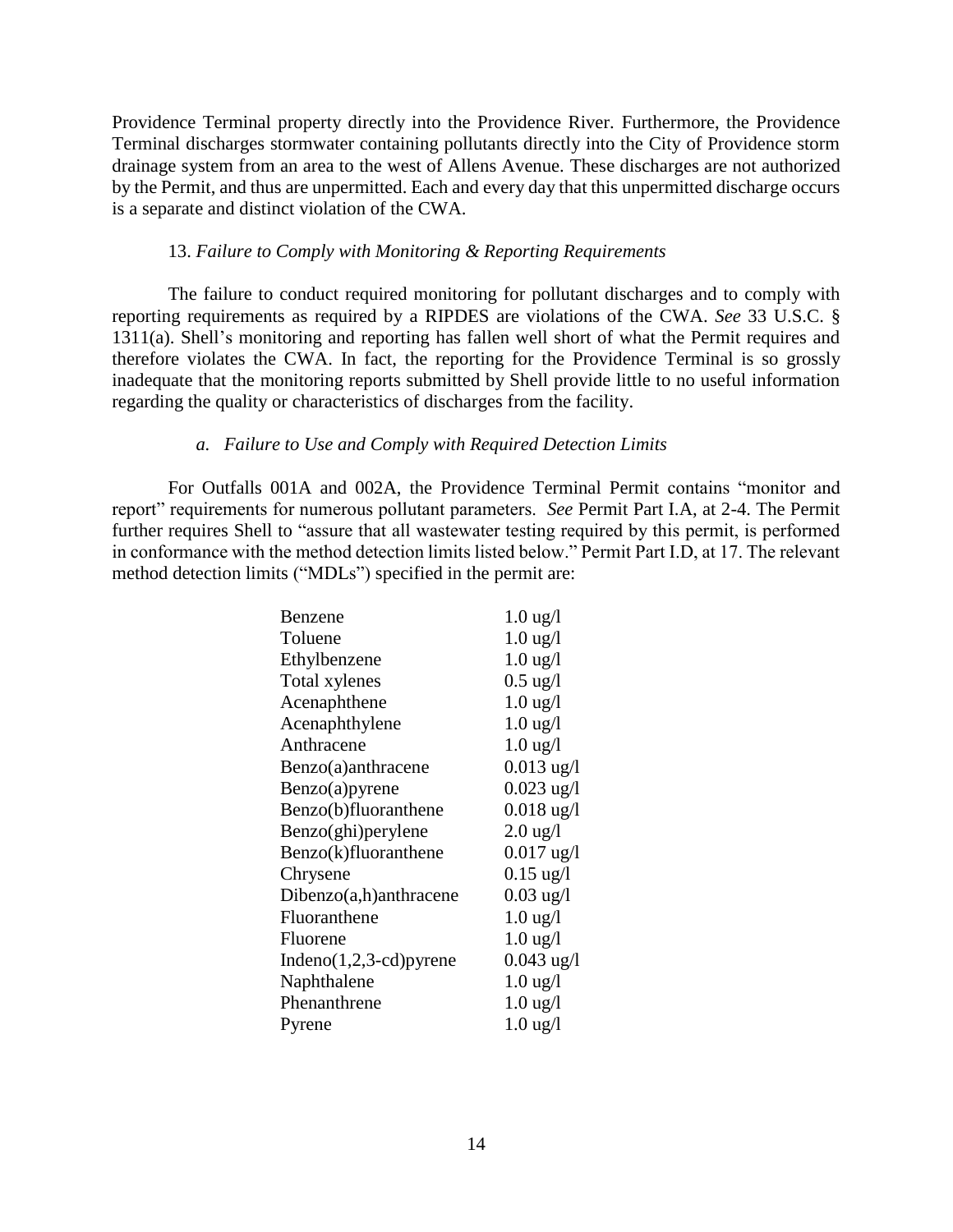Permit Part I.D, at 18. The permit also states that "all sample results shall be reported as: an actual value, 'could not be analyzed,' less than the reagent water MDL, or less than an effluent or sludge specific MDL." Permit Part I.D, at 17.

The 2017 RIPDES Discharge Monitoring Report ("DMR") Instructions state that "[t]he detection limit of the analytical method used to monitor a given pollutant must be equal to, or less than, the minimum detection limit (MDL) specified in the facility's RIPDES permit."<sup>36</sup> RIPDES DMR Instructions at 3. The instructions further state:

> When calculating sample averages for reporting on DMRs, results that are less than the applicable MDL shall be replaced with zeroes and the average calculated. The calculated value shall be reported on the DMR and a detailed explanation of how the average was calculated, including all individual sample results, shall be included in the DMR cover letter. In no cases shall non-numeric results be reported on DMRs (i.e., "below detection" or "BDL", "trace" or "TR", "non-detect", "ND",  $\lt$  #, etc.). If all sample results are below the applicable MDL or the daily maximum concentration was below the applicable MDL, the data shall be reported as zero and a detailed explanation of the sample results, including all individual sample results, shall be included in the DMR cover letter.

### RIPDES DMR Instructions, at 3.

 $\overline{\phantom{a}}$ 

Shell has failed to comply with the instructions in its Permit and the RIPDES DMR Instructions. For example, as summarized in Appendix B, Shell has often reported on its DMRs that the concentration of pollutants in the samples analyzed was "<1." Reporting "<1" indicates that the MDL Shell is using for the pollutants is 1, and the amount of pollutant in the analyzed samples was below that stated detection limit. However, the MDL expressly required in the Permit for total xylenes, benzo(a)anthracene, benzo(a)pyrene, benzo(b)fluoranthene, benzo(k)fluoranthene, chrysene, dibenzo(a,h)anthracene, and indeno(1,2,3-cd)pyrene is *not* "1;" it is 0.5, 0.013, 0.023, 0.018, 0.017, 0.15, 0.03, and 0.043, respectively. For these pollutant parameters, reporting "<1" is a violation of the Permit and the Rhode Island RIPDES DMR Instructions. Further, by reporting these pollutants in orders of magnitude greater than the required monitoring level, Shell is preventing RIDEM and concerned citizens from reasonably ascertaining the level of toxicity of its discharge.

## *b. Failure to Comply with Sampling Requirements*

With regard to sampling for "oil and grease" and "TSS," the Permit requires that:

Two (2) samples shall be taken during wet weather and one (1) during dry weather. Wet weather samples must be collected during

<sup>&</sup>lt;sup>36</sup> RIDEM variously defines MDL as "method detection limit" or "minimum detection limit." *See* Permit Part I.D, at 17 and RIPDES DMR Instructions at 3, respectively.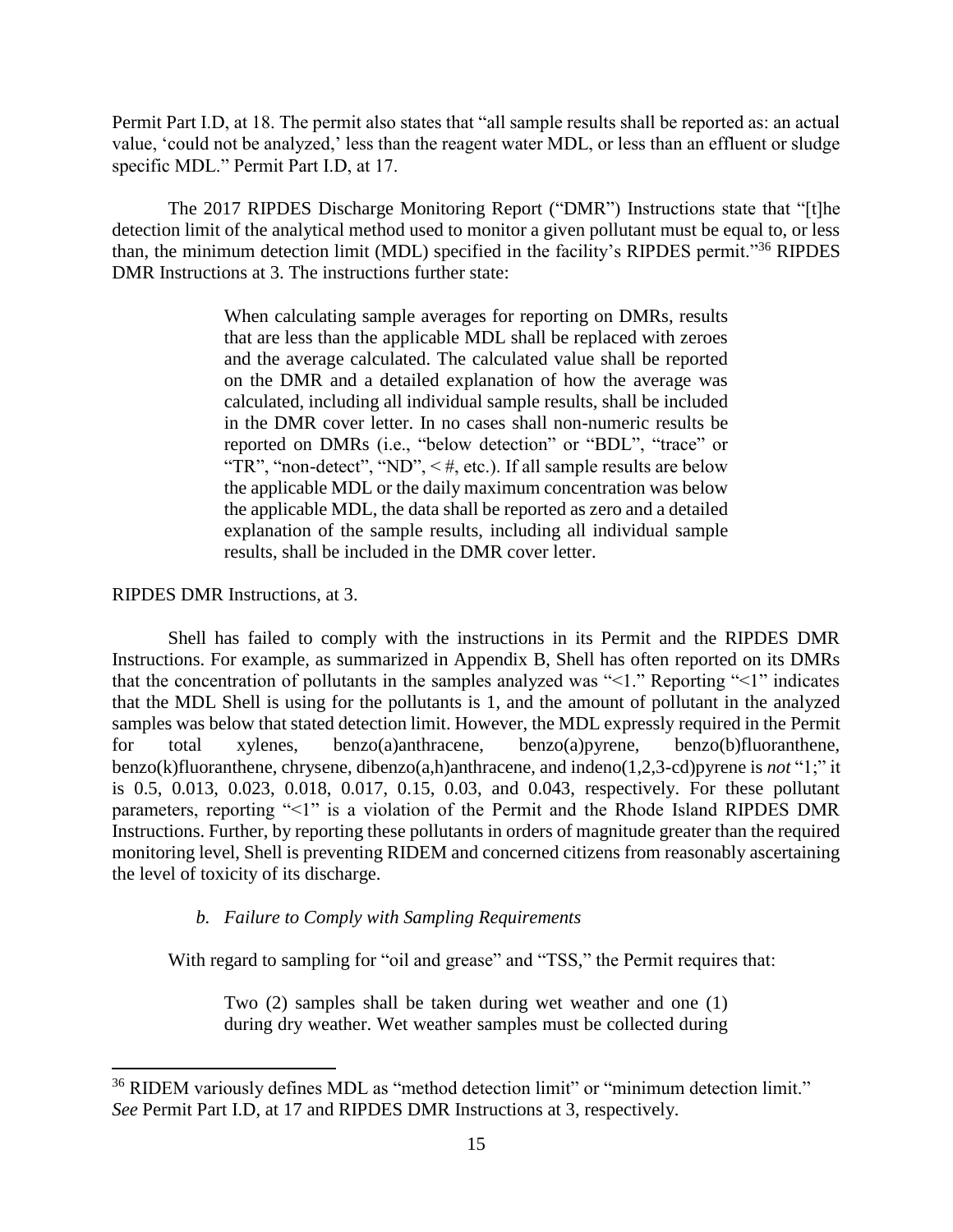the first 30 minutes from discharges resulting from a storm event that is greater than 0.1 inch of rainfall in a 24-hour period and at least 72 hours from the previously measurable (greater than 0,1 inch of rainfall in a 24-hour period) storm event. If this is not feasible, wet weather samples may be taken within the first hour of discharge and noted on the Discharge Monitoring Report.

Permit Part I.A.1 n. 1, at 4. The DMRs for the facility regularly indicate that samples were not taken in compliance with this enforceable Permit requirement. These violations are fully set forth in Appendix C, Table 1.

In addition, for numerous monitored pollutants, the Permit requires that:

One sample shall be taken during the first 30 minutes of discharge from a storm event that is greater than 0.1 inch of rainfall in a 24 hour period and at least 72 hours from the previously measurable (greater than 0.1 inch of rainfall in a 24-hour period) storm event; if this is not feasible, it may be taken within the first hour of discharge and noted on the Discharge Monitoring Report.

Permit Part I.A.1 n. 2, at 4. The DMRs for the facility regularly indicate that samples were not taken in compliance with this enforceable Permit requirement. These violations are fully set forth in Appendix C, Table 2.

For all discharges, Shell is required to document specific storm characteristics on the DMRs. Specifically, the Permit requires that:

> In addition to the required sampling results submitted in accordance with Parts I.A.l. and l.A.3. of this permit, the permittee must provide the date and duration (hours) of the storm event sampled, the total depth of rainfall (inches), and the total volume of runoff  $(Ft<sup>3</sup>)$ . This information must be submitted with the Discharge Monitoring Report forms at the frequency specified in Part I.E.2 of this permit.

Permit Part I.A.4.d, at 8. The DMRs for the facility regularly indicate that samples were not taken in compliance with this enforceable Permit requirement. These violations are fully set forth in Appendix C, Table 3.

For all discharges, if adverse climatic conditions prevent samples from being collected in a given period, Shell is required to submit an explanation as to why, and may only exercise this waiver once in a two year period. Specifically, the permit requires that:

> If the permittee is unable to collect samples due to adverse climatic conditions which make the collections of samples dangerous or impractical, the permittee must submit, in lieu of sampling data, a description of why samples could not be collected, including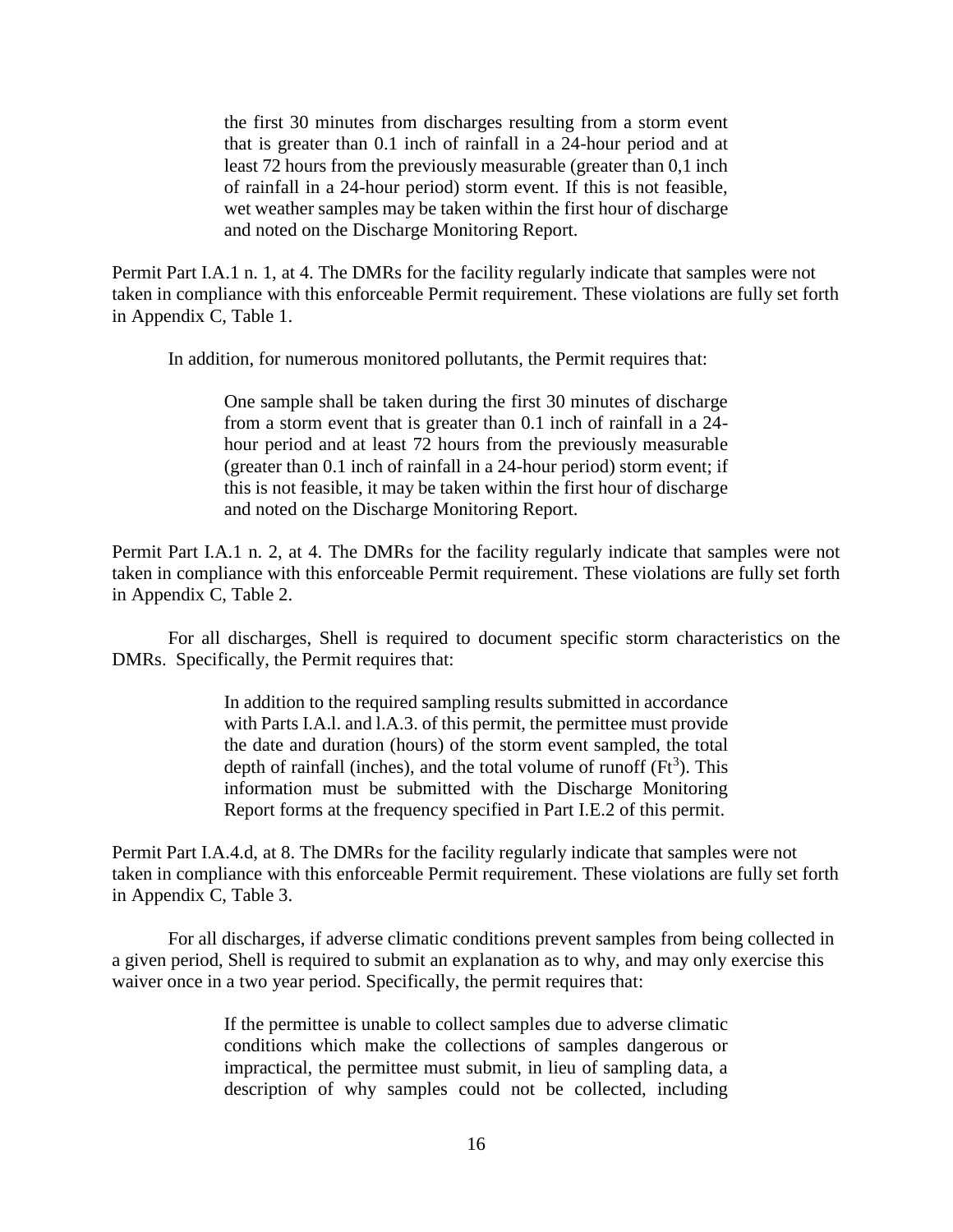available precipitation data for the monitoring period. The permittee can only exercise this waiver once in a two (2) year period for outfalls designated 001A, 002A, and 003A.

Permit Part I.4.e, at 8. The DMRs for the facility indicate that Shell is over-utilizing this waiver requirement, in violation of the Permit's prohibition on using the waiver more than once in a twoyear period. These violations are fully set forth in Appendix C, Table 4.

Lastly, because all discharges through Outfall 001A and some discharges through Outfall 002A are pump controlled, Shell must take samples at those locations within the first 30 minutes of discharge associated with pumping and keep records of all pump operations to be in compliance with the Permit. The Permit includes a condition entitled "Recordkeeping and Internal Reporting Procedures" that states:

> Incidents such as spills, or other discharges, along with *other information describing the quality and quantity of storm water discharges* must be included in the records. All inspections and maintenance activities must be documented and maintained on site for at least five (5) years.

Permit Part I.C.5.b.11, at 16 (emphasis added). The DMRs do not indicate that monitoring is occurring during pumped discharges at all, let alone during the first 30 minutes after the pumps are activated.

Shell's failure to comply with the sampling requirements in its Permit distorts the sampling results it reports. To be effective, stormwater monitoring must be conducted when the runoff first begins, as this is when the highest concentration of pollutants washes off of the facility and into the Providence River. It is during this time that Shell must demonstrate compliance with the terms and conditions of its Permit that have been imposed to limit the amount of pollutants in Shell's discharge and protect the Providence River. When Shell fails to sample at the right time and under the right conditions, it fails to capture an accurate picture of the pollution discharging from its facility, in violation of its Permit and the CWA.

#### 14. *Violations of State Water Quality Standards*

The Permit states that "[d]ischarges which cause a violation of water quality standards are prohibited." Permit Part II.o at 7. The state water quality standards for benzo(a)anthracene, benzo(a)pyrene, benzo(b)fluoranthene, benzo(k)fluoranthene, chrysene, dibenzo(a,h)anthracene, and indeno(1,2,3-cd)pyrene are well below "1." *See* R.I. Code R. 25-16-25, Appendix B, Table 1 (RIDEM Ambient Water Quality Criteria and Guidelines). Based on information and belief, Shell is violating Rhode Island water quality standards, at a minimum, on the days in which Shell has reported "<1" for the parameters listed above.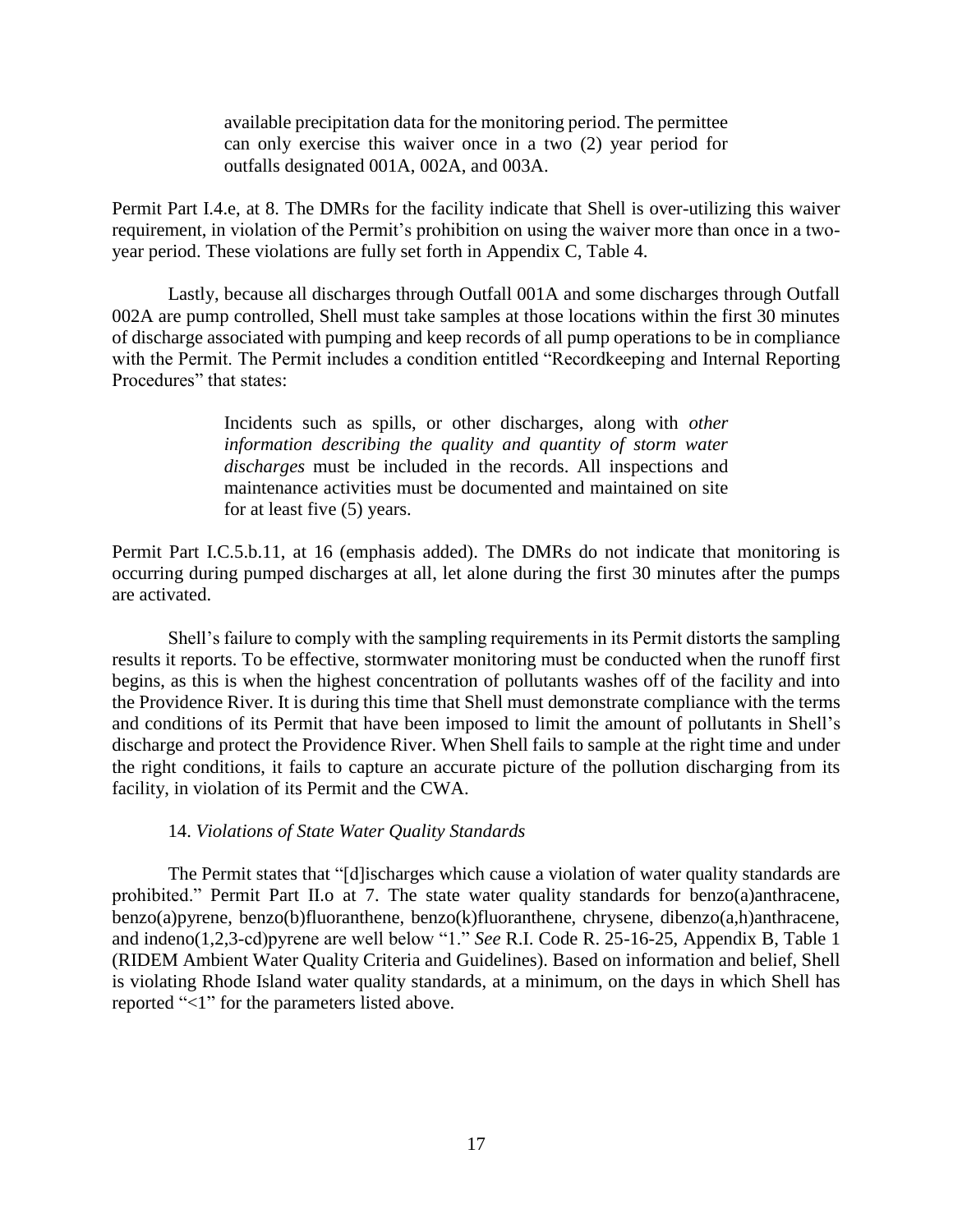#### 15. *Violations of Prohibition of Visible Oil Sheen*

In addition to the violations of state water quality standards, there have been past and ongoing discharges associated with the Providence Terminal that result in a visible oil sheen at the Providence Terminal outfalls and in the Providence River. For example, a 2012 Emergency Response Report, filed with the RIDEM Division of Compliance and Inspection, stated that "oil has been coming out into the Providence River [from one of the outfalls]." These discharges violate the Permit, which states, "the discharge shall not cause visible oil sheen, foam, nor floating solids at any time" and "[t]he discharge shall not cause visible discoloration of receiving waters." Permit Part I.4.b. & I.4.c.

The State of Rhode Island designated the relevant portion of the Providence River as a Class SB1{a} waterbody.<sup>37</sup> Under Class SB1{a}, the state water quality standards prohibit any "sludge deposits, solid refuse, floating solids, oil, grease, scum."<sup>38</sup> The discharge of oil sheen into the Providence River is therefore also a violation of the state water quality standards.

#### 16. *Failure to Properly Operate and Maintain Treatment System*

The Permit requires that "[t]he wastewater collection and treatment system shall be operated and maintained in order to provide optimal treatment of the wastewaters prior to discharge to the receiving water." Permit Part I.B.4, at 11. The current condition of the Providence Terminal wastewater collection and treatment system does not comply with this provision of the permit. For example, upon information and belief, the Providence Terminal outfall pipes, which discharge directly into the Providence River, are in disrepair. Failure to properly operate and maintain the treatment system is a violation of the express terms of the Permit.

#### **B. Summary of Clean Water Act Violations**

 $\overline{\phantom{a}}$ 

Each and every instance in which Shell has failed and continues to fail to comply with the requirements of the Clean Water Act and its Permit is a separate and distinct violation. Additional information, including information in Shell's possession, may reveal additional violations of the CWA. For example, this letter includes violations occurring after the date of the most recent publically available DMR data. In addition, this letter covers violations that continue or reoccur, or that can reasonably be expected to continue or reoccur, after the date of this letter. This letter covers Shell's failure to take corrective action to abate the monitoring and reporting violations, other Permit violations, and state water quality violations. CLF intends to sue for all violations, including those yet to be uncovered and those committed after the date of this notice letter. This notice letter covers all such violations to the full extent permitted by law.

The violations alleged herein are ongoing and continuous, or capable of repetition, and barring a change at the Providence Terminal and full compliance with the permitting requirements of the CWA, these violations are likely to continue indefinitely. Shell is liable for the above-

<sup>37</sup> RIDEM Office of Water Resources, *State of Rhode Island 2014 303(d) List, List of Impaired Waters, Final* (May 2015).

<sup>38</sup> RIDEM Office of Water Resources, *Water Quality Regulations* (amended Dec. 2010).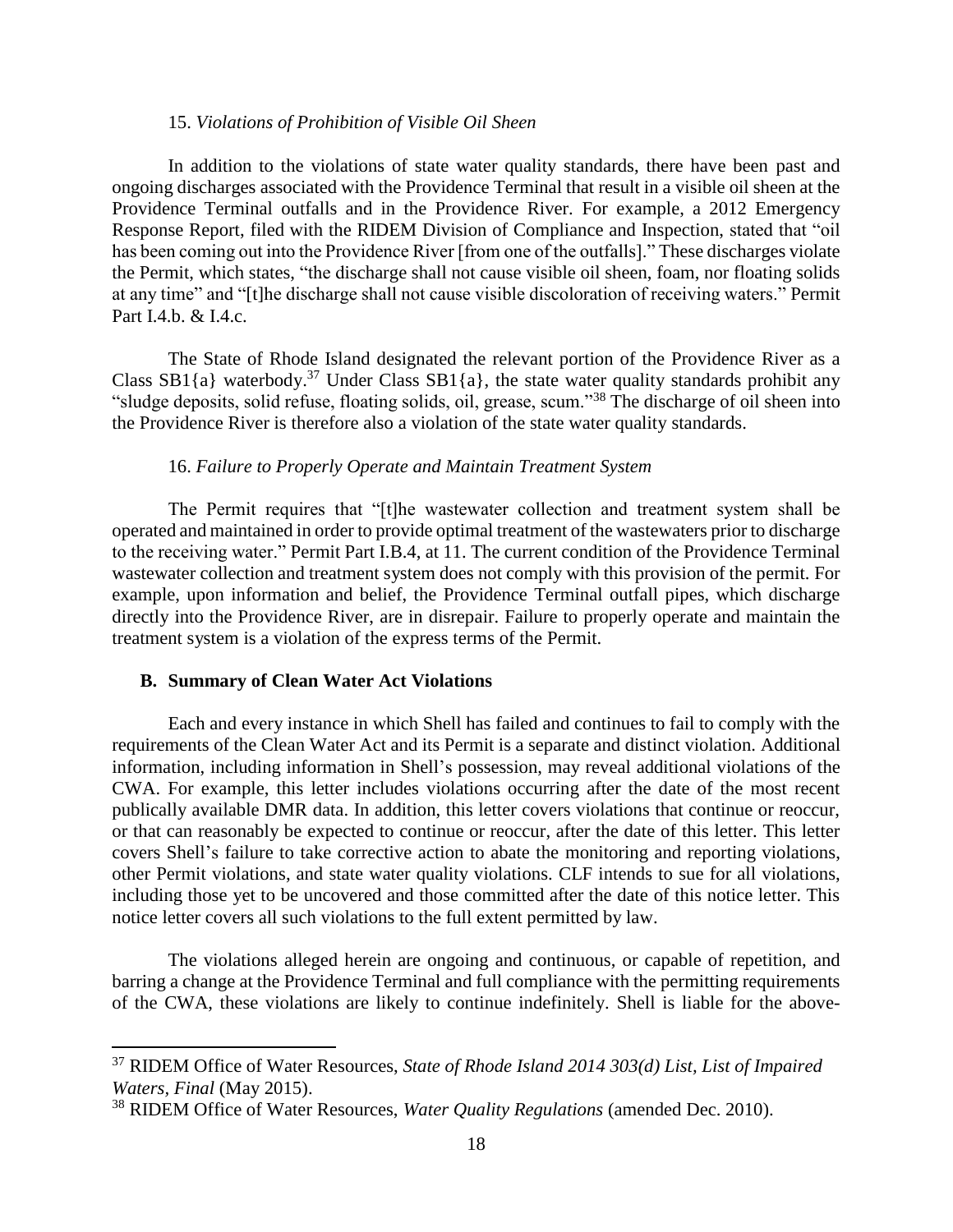described violations occurring prior to the date of this letter, and for every day that these violations continue. Pursuant to Section 309(d) of the CWA, 33 U.S.C. § 1319(d), and the Adjustment of Civil Monetary Penalties for Inflation, 40 C.F.R. §§ 19.2, 19.4, each separate violation of the Act subjects Shell to a penalty up to \$37,500 per day for each violation that occurred between January 12, 2009 and November 2, 2015; and up to \$51,570 per day for each violation that occurred after November 2, 2015. CLF will seek the full penalties allowed by law.

In addition to civil penalties, CLF will seek declaratory relief and injunctive relief to prevent further violations of the CWA pursuant to Sections 505(a) and (d), 33 U.S.C. § 1365(a) and (d), and such other relief as permitted by law. CLF will seek an order from the Court requiring Shell to correct all identified violations through direct implementation of control measures and demonstration of full regulatory compliance.

Lastly, pursuant to Section 505(d) of the Clean Water Act, 33 U.S.C. § 1365(d), CLF will seek recovery of costs and fees associated with this matter.

# **V. OTHER CLAIMS**

The violations of federal law alleged herein also support pendant state law claims sounding in tort, including, but not necessarily limited to, negligence and public and private nuisance. Shell is specifically put on notice that CLF intends to pursue such claims to the fullest extent permitted by law.

# **VI. CONCLUSION**

During the notice period, CLF is willing to discuss effective remedies for the violations noticed in this letter that may avoid the necessity of litigation. If Shell wishes to pursue such discussions, please contact CLF within the next 20 days so that negotiations may be completed before the end of the notice period. We do not intend to delay the filing of a complaint in federal court if discussions are continuing at the conclusion of the notice period.

Sincerely,

Mennses

\_\_\_\_\_\_\_\_\_\_\_\_\_\_\_\_\_\_\_\_\_\_\_\_\_\_\_\_\_\_\_\_\_\_\_\_\_\_\_\_\_ Amy E. Moses Vice President and Director, CLF Rhode Island Conservation Law Foundation 55 Dorrance Street Providence, RI 02903 (401) 351-1102 amoses@clf.org